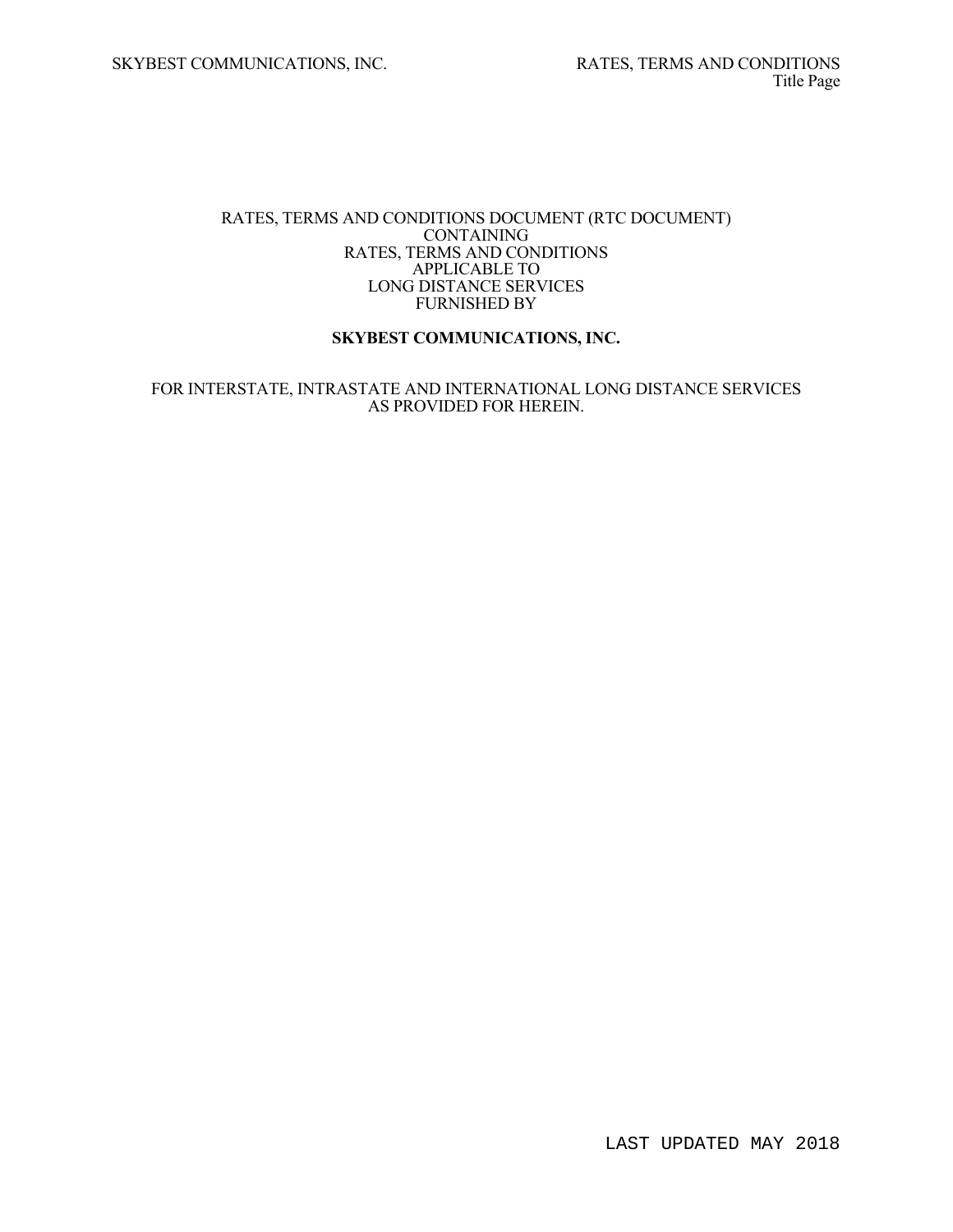# **TABLE OF CONTENTS**

## Page No.

| <b>Section 1:</b> |                            |                                                                                                                                           |  |
|-------------------|----------------------------|-------------------------------------------------------------------------------------------------------------------------------------------|--|
| 1.1<br>1.2        |                            |                                                                                                                                           |  |
| <b>Section 2:</b> |                            | Terms and Conditions - Interstate, Intrastate and International                                                                           |  |
| 2.1               | 2.1(a)                     |                                                                                                                                           |  |
| 2.2<br>2.3        |                            |                                                                                                                                           |  |
| 2.4<br>2.5        | 2.5(a)                     |                                                                                                                                           |  |
|                   | 2.5(b)<br>2.5(c)<br>2.5(d) |                                                                                                                                           |  |
|                   | 2.5(e)<br>2.5(f)           |                                                                                                                                           |  |
| 2.6<br>2.7        | 2.5(g)                     |                                                                                                                                           |  |
| <b>Section 3:</b> |                            | <b>General Classification and Description of the Company's Service -</b><br><b>Interstate, Intrastate and International Long Distance</b> |  |
| 3.1<br>3.2        |                            |                                                                                                                                           |  |
| 3.3<br>3.4        | 3.4(a)                     |                                                                                                                                           |  |
| 3.5               | 3.4(b)<br>3.4(c)           |                                                                                                                                           |  |
| 3.6<br>3.7<br>3.8 |                            |                                                                                                                                           |  |
| 3.9               |                            |                                                                                                                                           |  |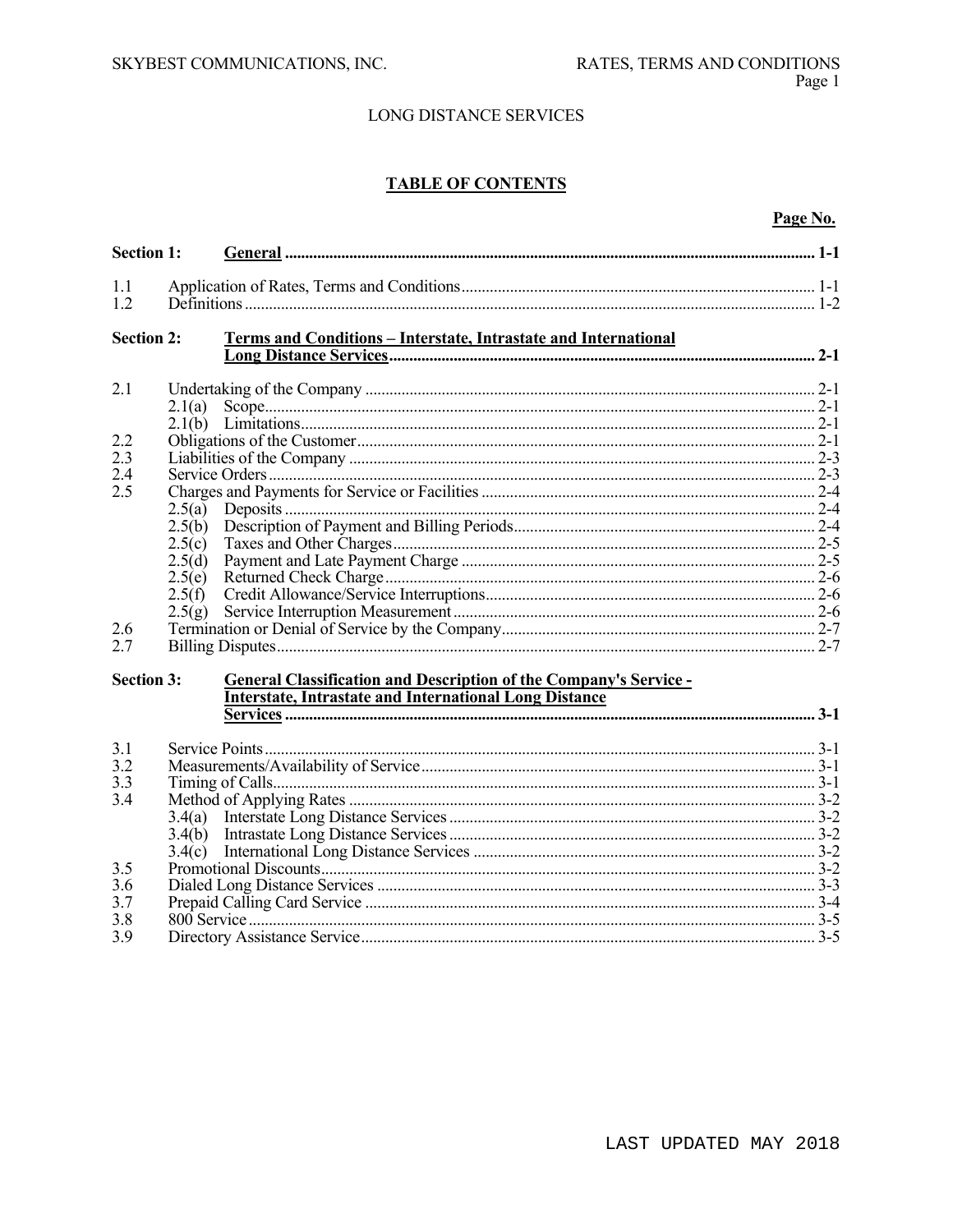# **TABLE OF CONTENTS** (Cont'd)

#### Page No.

| <b>Section 4:</b> |  |
|-------------------|--|
| 4.1               |  |
| 4.2               |  |
| 4.3               |  |
| 4.4               |  |
| 4.5               |  |
| 4.6               |  |
| <b>Section 5:</b> |  |
| 5.1               |  |
| 5.2               |  |
| 5.3               |  |
| 5.4               |  |
| 5.5               |  |
| 5.6               |  |
| <b>Section 6:</b> |  |
| 6.1<br>6.2        |  |
|                   |  |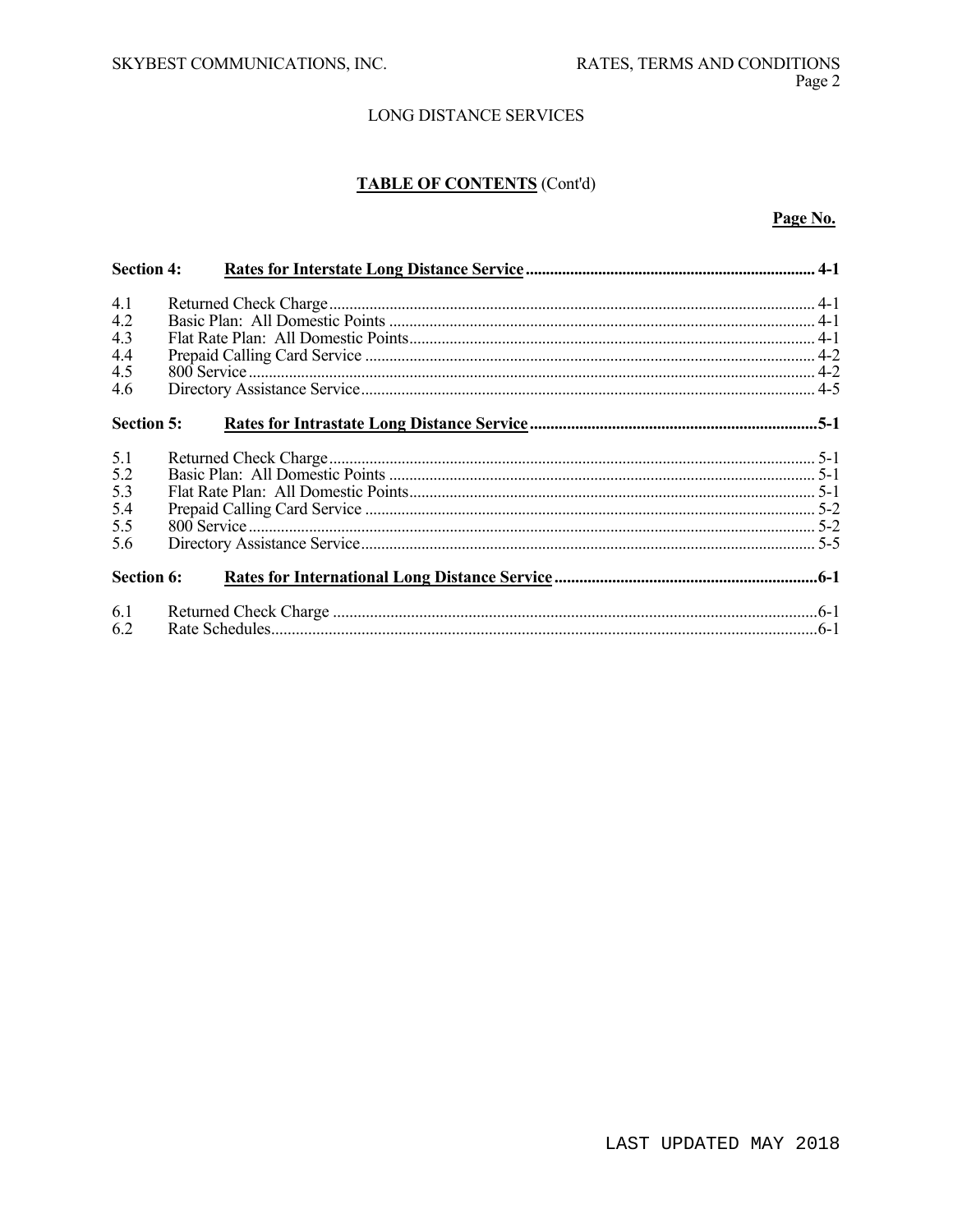#### **1. General**

- 1.1 Application of Rates, Terms and Conditions
	- (a) The rates, terms and conditions contained within this document, hereinafter referred to as "Rates, Terms and Conditions," are applicable to the provision of Interstate Long Distance Service, Intrastate Long Distance Service and International Long Distance Service, hereinafter collectively or individually referred to as "Service", by SkyBest Communications, Inc., hereinafter referred to as the "Company", as specified herein. Service is furnished subject to the availability of facilities and subject to transmission, atmospheric and like conditions. By accepting Service from the Company, the Customer accepts these Rates, Terms and Conditions as a binding agreement between the Customer and the Company.
	- (b) These Rates, Terms and Conditions are incorporated by reference in the SkyBest Communications, Inc. Long Distance Services Agreement (Long Distance Services Agreement). The Long Distance Services Agreement and the Rates, Terms and Conditions together comprise the rates, terms and conditions applicable to provision of Interstate, Intrastate and International Long Distance Services by the Company. A copy of the Long Distance Service Agreement is attached at the beginning of this Rates, Terms and Conditions Document. In the event there is a conflict between terms and conditions in the Long Distance Services Agreement and terms and conditions in the Rates, Terms and Conditions, the terms and conditions in the Long Distance Services Agreement shall apply.
	- (c) The Company may change the Long Distance Services Agreement, including the incorporated Rates, Terms and Conditions, from time to time. Changes in rates, terms and conditions are effective no sooner than fifteen (15) days after the Company posts the modifications to the Long Distance Services Agreement or Rates, Terms and Conditions on its web site. The Company will also notify Customers of increases by bill message, bill insert or other reasonable commercial method at least fifteen (15) days prior to the effective date for the increases. Advance notice does not apply to increases in taxes and other charges described in Section 2.5.(c) of the Rates, Terms and Conditions. The Company may decrease rates and charges without providing advance notice. Use of the company's services after the fifteen (15) day notice period shall be construed as Customer's consent to the changed rates, terms and conditions of this agreement.
	- (d) The provision of such Service by the Company as set forth in these Rates, Terms and Conditions does not constitute a joint undertaking with the Customer for the furnishing of any Service.
	- (e) Intrastate Long Distance Service provided under the Rates, Terms and Conditions are limited to calls originating and terminating within the state of North Carolina.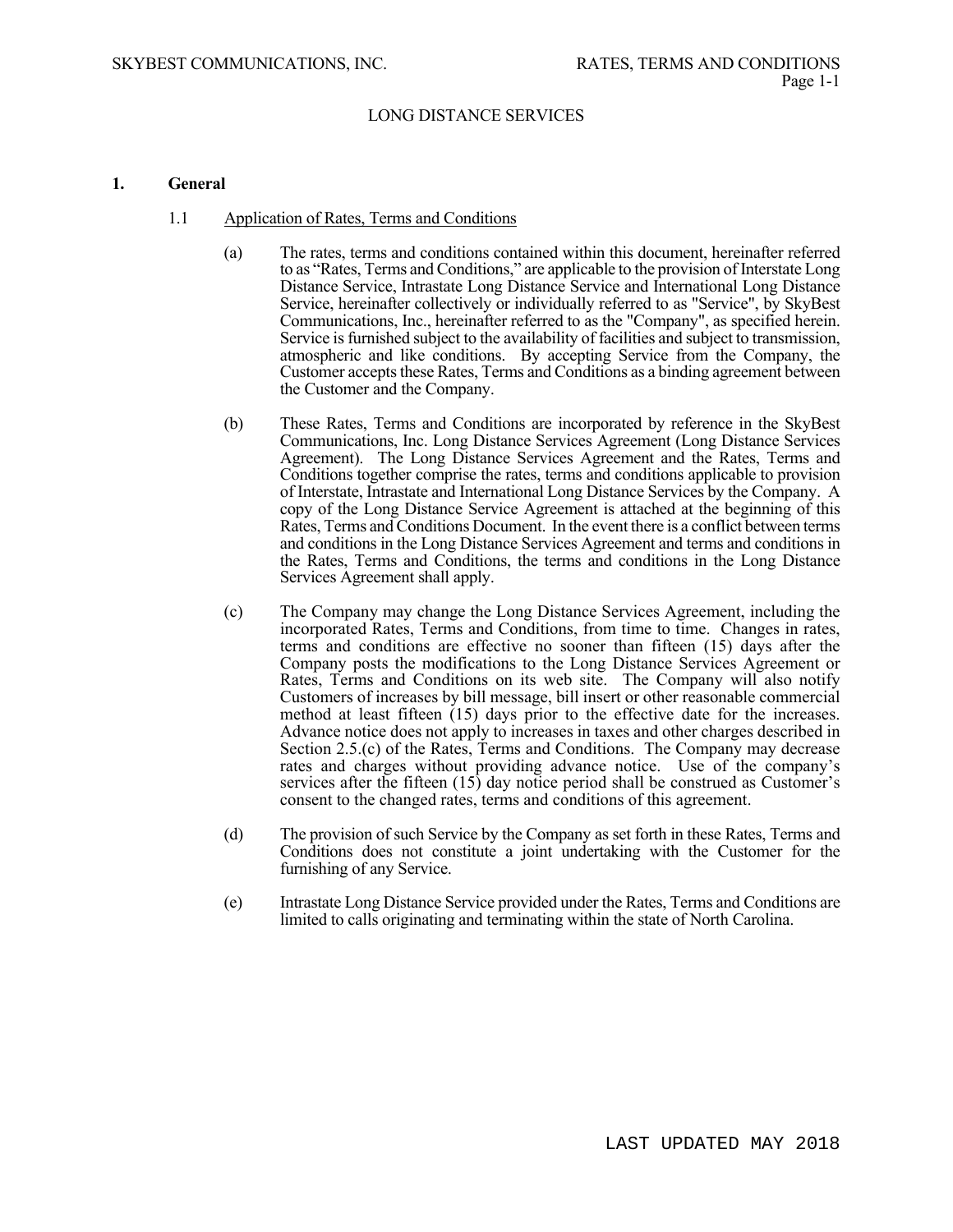#### **1. General (Cont'd)**

#### 1.2 Definitions

Certain terms used throughout these Rates, Terms and Conditions are defined as follows:

#### Access Code

A sequence of numbers that, when dialed, connect the caller to the Provider associated with that sequence.

#### Application for Service

A standard order form which includes all pertinent billing, technical, and other descriptive information which will enable the Company to provide the Service as required.

#### Calling Card Service

Calling Card Service is a Long Distance Service provided by the Company through use of a Company-issued calling card to make Interstate Long Distance, Intrastate Long Distance and International Long Distance calling card calls through the use of a specific "1-800" toll free telephone number provided by the Company for access to the calling card service.

#### **Company**

SkyBest Communications, Inc., unless the context indicates otherwise.

#### Customer

Any individual, partnership, association, trust, corporation, cooperative or governmental agency or other entity which utilizes the Services provided by the Company. A Customer, as set forth herein, is responsible for the payment of charges and for compliance with all applicable terms of the Company's Rates, Terms and Conditions.

#### Customer Dialed Calling Card Call

A Calling Card Call which is dialed by the Customer and may or may not require intervention by an attended operator position to complete.

#### Customer Provided Equipment

Terminal Equipment or facilities provided by persons other than the Company and connected to the Company's Services and/or facilities.

#### Domestic

Domestic points include all fifty (50) states and all U.S. territories and possessions as defined in the Communications Act of 1934, and as amended by the Telecommunications Act of 1996, and as further defined by the Federal Communications Commission in their orders.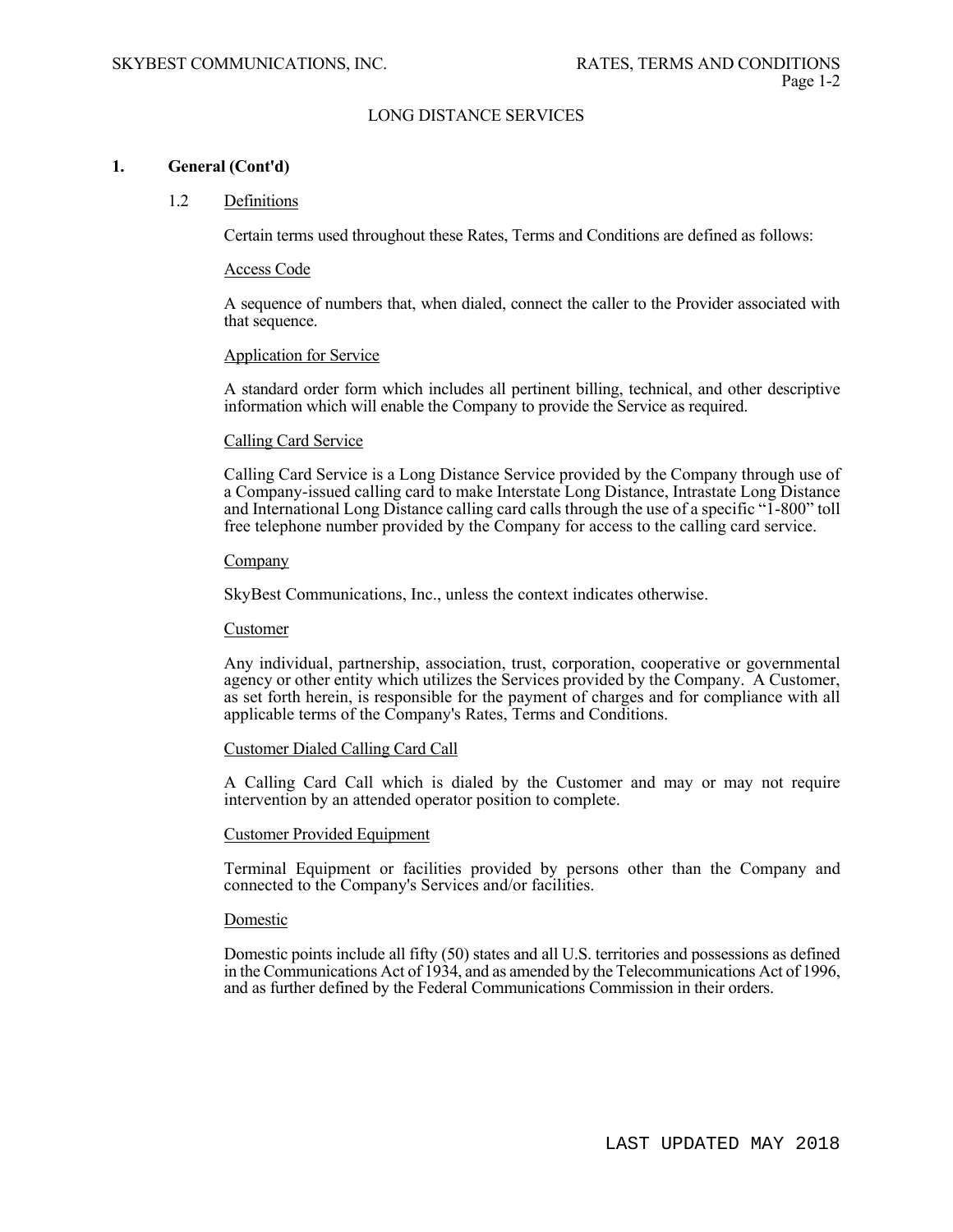#### **1. General (Cont'd)**

#### 1.2 Definitions (Cont'd)

#### Equal Access

Has the meaning given that term in Appendix B of the Modification of Final Judgment entered August  $\tilde{24}$ , 1982, in United States v. Western Electric, Civil Action No. 82-0192 (United States District Court, District of Columbia), as amended by the Court in its orders issued prior to October 17, 1990.

#### FCC

The Federal Communications Commission.

#### International Long Distance Service

International Long Distance Service is a Long Distance Service involving a telephone call originating in one country and terminating in another country.

#### Interstate Long Distance Service

Interstate Long Distance Service is a Long Distance Service involving a telephone call originating in one state and terminating in another state (also referred to as a "state-tostate" call). The term "state" for purposes of Interstate Long Distance Service includes all Domestic points including all fifty  $(50)$  states and U.S. territories and possessions.

#### Intrastate Long Distance Service

Intrastate Long Distance Service is a Long Distance Service involving a telephone call originating and terminating in the same state (also referred to as a "in-state" call).

#### Local Exchange Carrier (LEC)

A telephone company which furnishes local exchange services.

#### Long Distance Service (LDS)

The term "Long Distance Service" denotes the furnishing of station-to-station direct dial interstate, intrastate and international switched network services to the Customer for the completion of long distance voice and dial up low speed data transmissions over voice grade channel from the Company's Points of Presence to domestic points and international points and Calling Card Services made with the use of a Company issued Calling Card.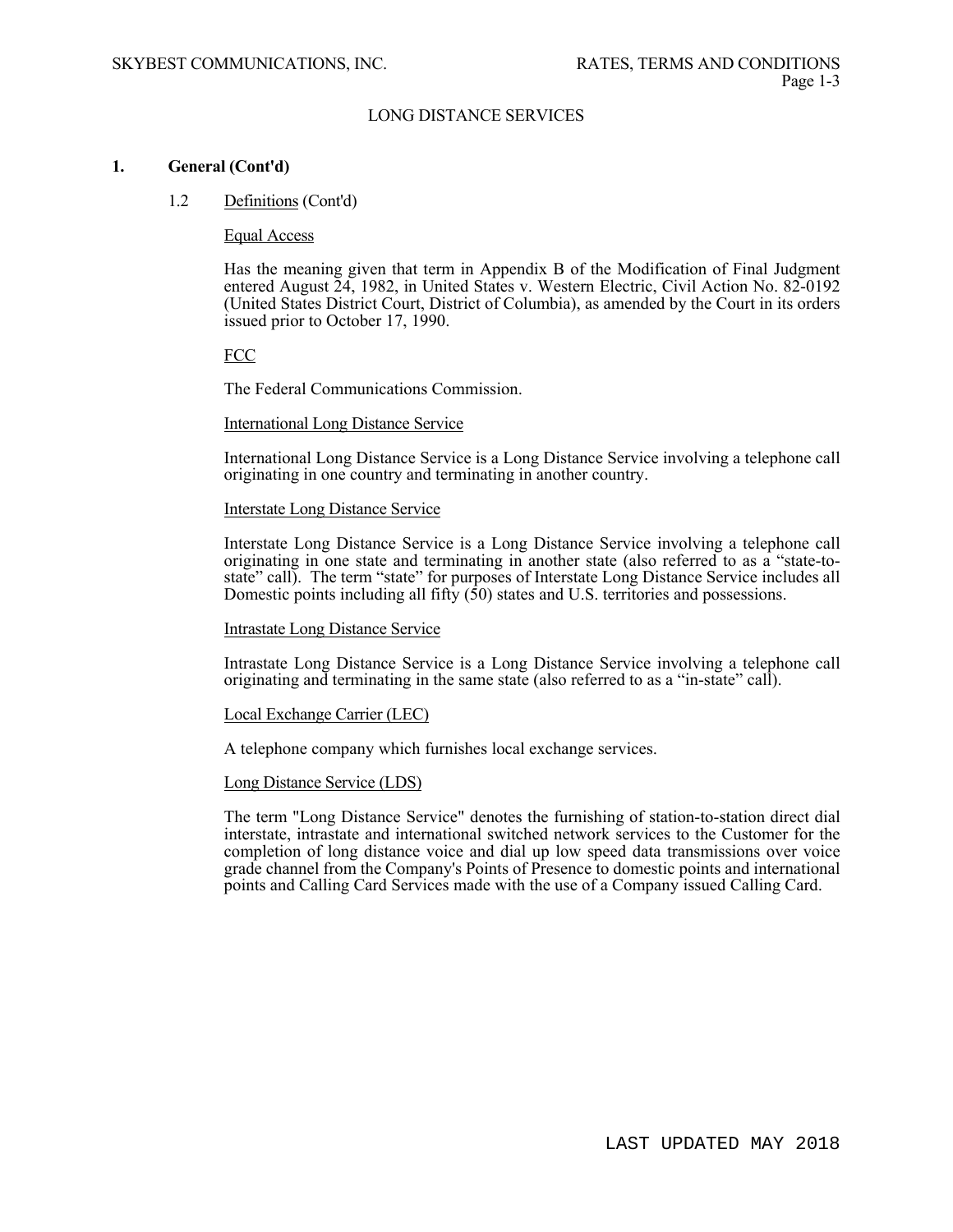#### **1. General (Cont'd)**

1.2 Definitions (Cont'd)

Rates, Terms and Conditions

Rates, Terms and Conditions refers to this document as a whole comprising the rates, terms and conditions applicable to the provision of Services to Customers by the Company.

**Service** 

The offerings of the Company comprising Interstate Long Distance Service, Intrastate Long Distance Service and International Long Distance Service.

#### Telecommunications

The transmission of voice communications or, subject to the transmission capabilities of the service, the transmission of data, facsimile, signalling, metering, or any other form of intelligence.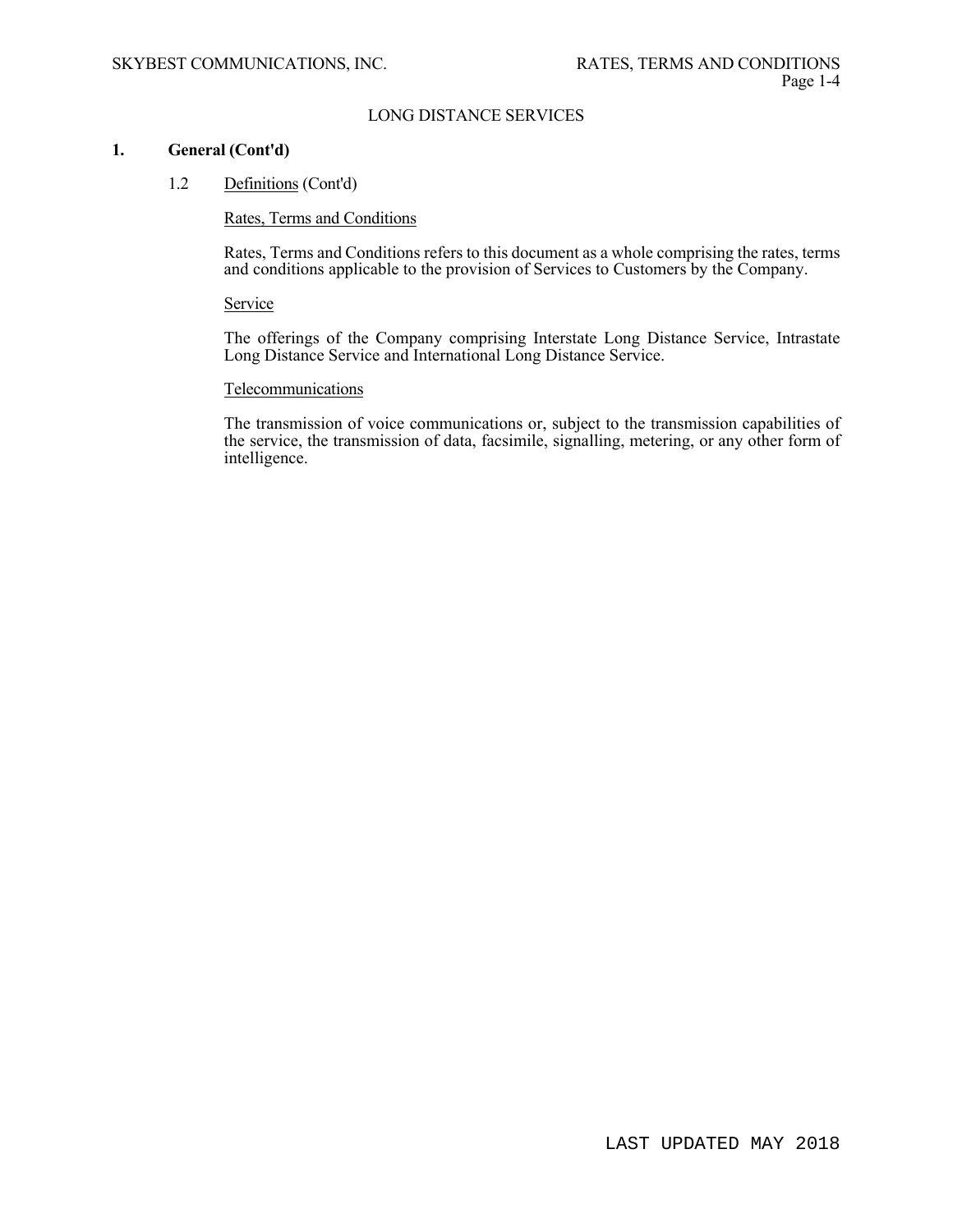#### **2. Terms and Conditions – Interstate, Intrastate and International Long Distance Services**

- 2.1 Undertaking of the Company
	- (a) Scope

 The Company is a carrier providing Interstate Long Distance Service, Intrastate Long Distance Service and International Long Distance Service to Customers for their direct transmission of voice, data and other types of telecommunications within the United States, between points in the United States and international points, as described in these Rates, Terms and Conditions. Intrastate Long Distance Services are limited to originating and terminating points within the state of North Carolina.

- (b) Limitations
	- (i) The services provided pursuant to these Rates, Terms and Conditions are offered subject to the availability of facilities and the other provisions of these Rates, Terms and Conditions.
	- (ii) The Company does not undertake to transmit communications or messages, but rather furnishes facilities, Service and equipment for such transmissions by the Customer.
	- (iii) The Company retains the right to deny Service to any Customer which fails to comply with the rules and regulations of these Rates, Terms and Conditions, or other applicable rules, regulations or laws.
- 2.2 Obligations of the Customer
	- (a) All Customers assume general responsibilities in connection with the provision and use of the Company's Service. General responsibilities are described in this section. When facilities, equipment, and/or communication systems provided by others are connected to the Company's facilities, the Customer assumes the additional responsibilities as set forth in Section 2.2, herein.
	- (b) The Customer is responsible for the payment of all charges for any and all Services or facilities provided by the Company to the Customer.
	- (c) Subject to availability, the Customer may use specific codes to identify the users groups on its account and to allocate the cost of its service accordingly. The numerical composition of such codes shall be set forth by the Company to assure compatibility with the Company's accounting and automation systems and to avoid duplication of such specific codes.
	- (d) The Company reserves the right to discontinue the use of any code provided to the Customer and to substitute another code for such Customer's use.
	- (e) The Customer shall indemnify and save harmless the Company from and against all loss, liability, damage and expense, including reasonable counsel fees, due to claims for libel, slander, or infringement of copyright or trademark in connection with any material transmitted by the Customer using the Company's Services; and any other claim resulting from any act or omission of the Customer to the use of the Company's facilities.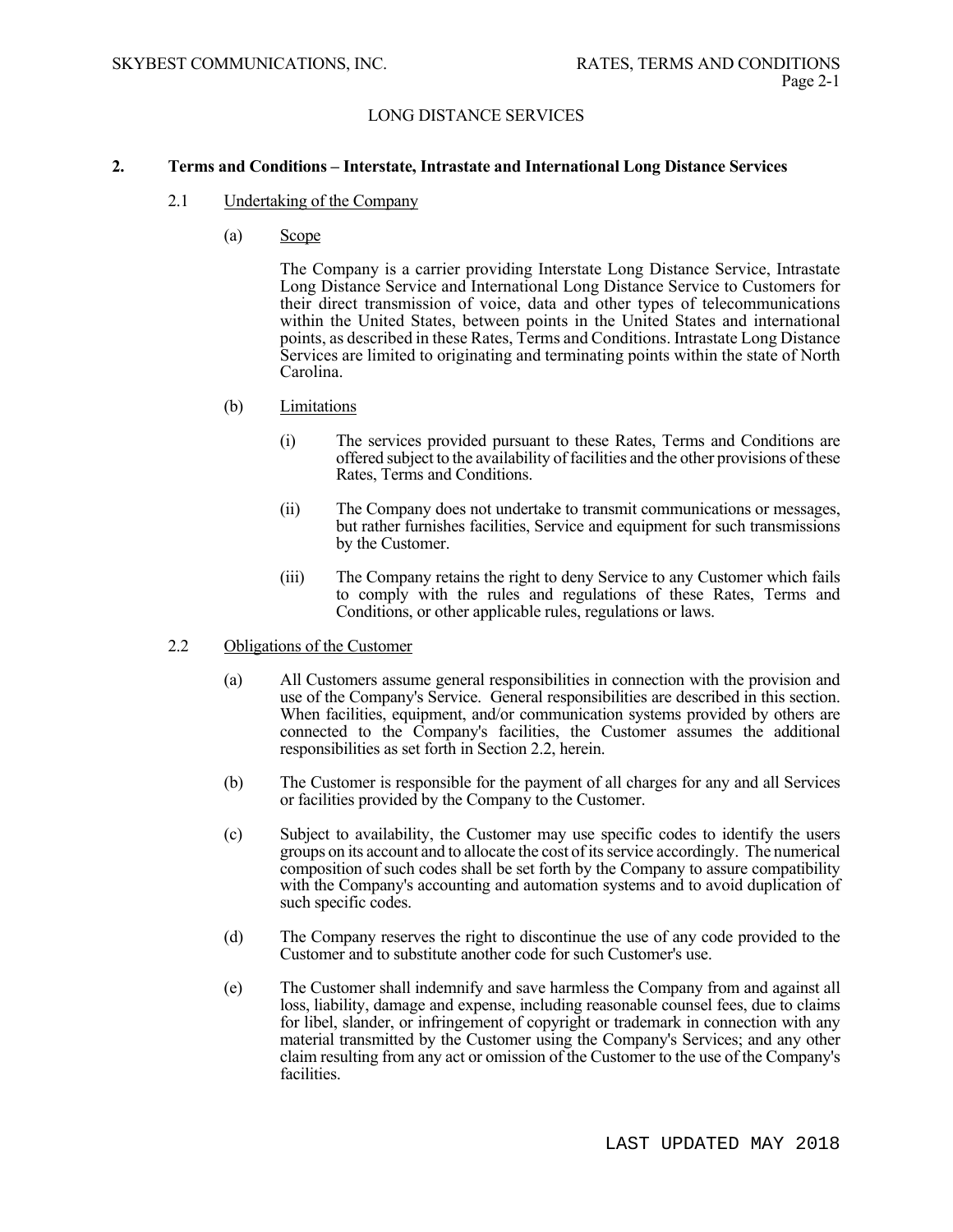#### **2. Terms and Conditions – Interstate, Intrastate and International Long Distance Services (Cont'd)**

- 2.2 Obligations of the Customer (Cont'd)
	- (f) Nothing contained herein, or in any other provision of these Rates, Terms and Conditions, or in any marketing materials issued by the Company shall give any Customer or person any ownership interest or proprietary right in any particular code issued by Company; provided, however, that a Customer that continues to subscribe to Company's Services will be provided a replacement code in the event such Customer's initial code is canceled.
	- (g) The Customer shall reimburse the Company for damages to the Company's facilities caused by any negligence or willful act or acts on the part of the Customer.
	- (h) The Customer shall pay and hold the Company harmless from the payment of all charges for service ordered by the Customer from the Local Exchange Carriers or other entities for long distance services and/or facilities connecting the Customer and the Company.
	- (i) In the event a suit is brought by the Company, or an attorney is retained by the Company to collect any bill or enforce the terms of these Rates, Terms and Conditions against a Customer, that Customer shall be responsible for payment of all reasonable attorney's fees, court costs, costs of investigation and any and all other related costs and expenses incurred by the Company in connection therewith.
	- (j) The Customer understands that the Services are furnished subject to the condition that there will be no abuse, fraudulent and/or illegal use thereof. Such activity includes, but is not limited to:
		- (i) Using the Service for any purpose which is in violation of any law.
		- (ii) Obtaining or attempting to obtain Services through any scheme, false representation and/or use of any fraudulent means or devices whatsoever with the intent to avoid payment, in whole or in part, of charges for Services, or assisting any other person or firm in such regard.
		- (iii) Attempting to, or actually obtaining, accessing, altering, or interfering with the communications and/or information by rearranging, tampering with or making any connection with any facilities of the Company or assisting any other person or firm in such regard.
		- (iv) Using the Services in a manner that interferes unreasonably with the use of Service by one or more other Customers.
		- (iv) Using the Service to convey information deemed to be obscene, salacious, or prurient, to impersonate another person with fraudulent or malicious intent, to call another person or persons so frequently, at such times, or in such a manner as to annoy, abuse, or harass, or to convey information of a nature or in a manner that renders such conveyance unlawful.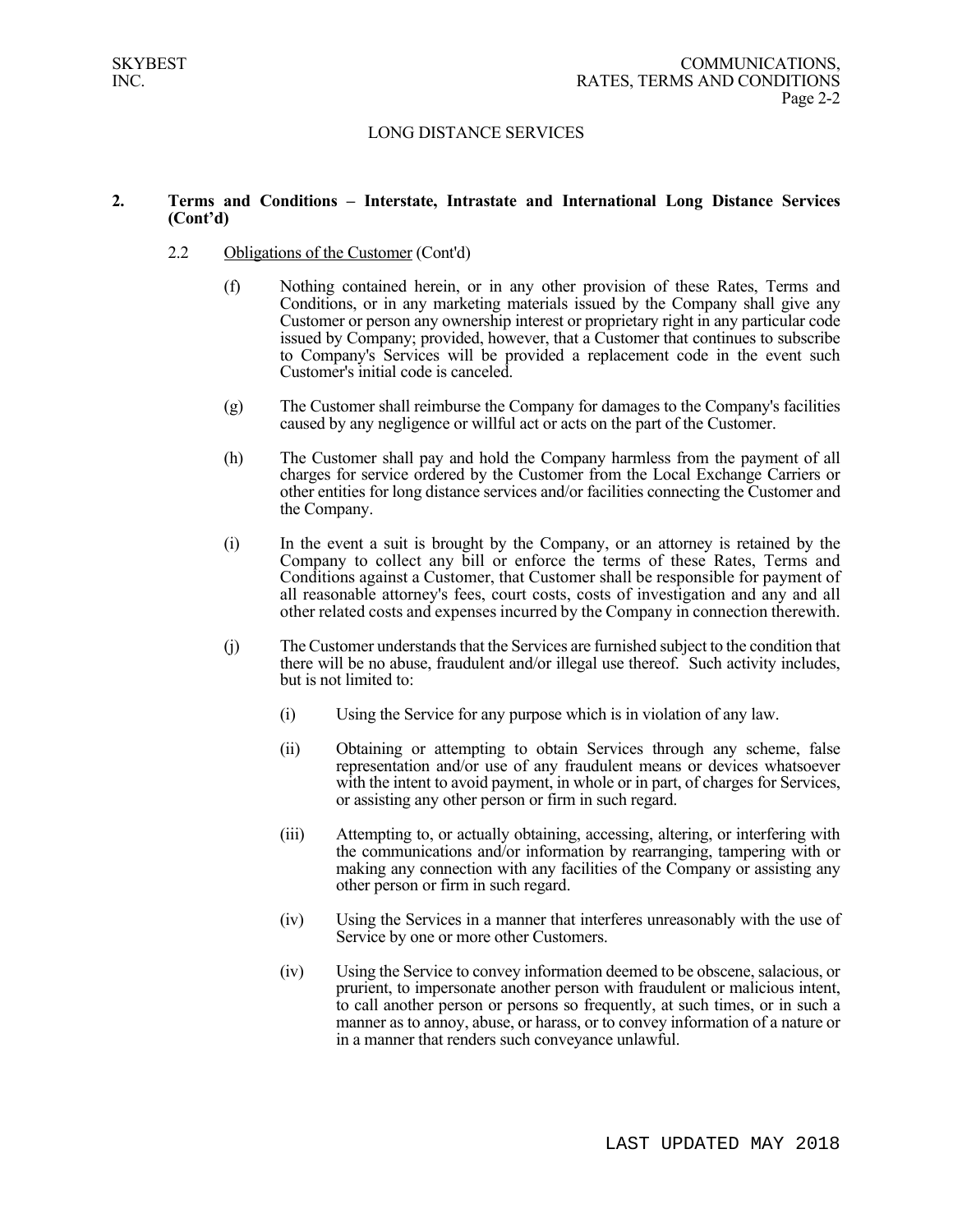#### **2. Terms and Conditions – Interstate, Intrastate and International Long Distance Services (Cont'd)**

- 2.2 Obligations of the Customer (Cont'd)
	- (k) The Customer, not the Company, shall be responsible for compliance with FCC Rules, 47 C.F.R. Part 68, and for all maintenance of such equipment and/or facilities.
- 2.3 Liabilities of the Company

Except as stated in this Section 2.3, the Company shall have no liability for damages of any kind arising out of or related to events, acts, rights or privileges contemplated in these Rates, Terms and Conditions.

- (a) The liability of the Company for damages resulting in whole or in part from or arising in connection with the furnishing of Service under these Rates, Terms and Conditions including, but not limited to, mistakes, omissions, interruptions, delays, errors or other defects or misrepresentations shall not exceed an amount equal to the charges under these Rates, Terms and Conditions applicable to the specific call (or portion thereof) that was affected. No other liability shall attach to the Company.
- (b) The Company shall not be liable for any failure of performance hereunder due to causes beyond its control, including, but not limited to: (1) acts of God, fires, flood or other catastrophes; (2) any law, order, regulation, directive, action or request of the United States Government, or any other government, including state and local governments having jurisdiction over the Company, or of any department, agency, bureau, corporation or other instrumentality of any one or more of said governments, or of any civil or military authority; or (3) national emergencies, insurrections, riots, wars or other labor difficulties.
- (c) The Company shall not be liable for any act or omission of any other entity furnishing facilities, equipment, or services used by a Customer, with the Company's Services. In addition, the Company shall not be liable for any damages or losses due to the failure or negligence of any customer or due to the failure of customer provided equipment, facilities or services.
- 2.4 Service Orders

 The Customer must place an Application for Service with the Company to initiate, cancel or change the Services provided pursuant to these Rates, Terms and Conditions. Applications for Services may be either in writing or orally and provide, at a minimum, the following information:

- (a) Customer's name(s), telephone number(s) and address(es). In the case of a corporation or partnership, a designated officer or agent shall be named as the contact person for such corporation or partnership.
- (b) Name(s), address(es) and telephone number(s) of person(s) to whom notices from the Company to the Customer shall be addressed, if different from (a) above.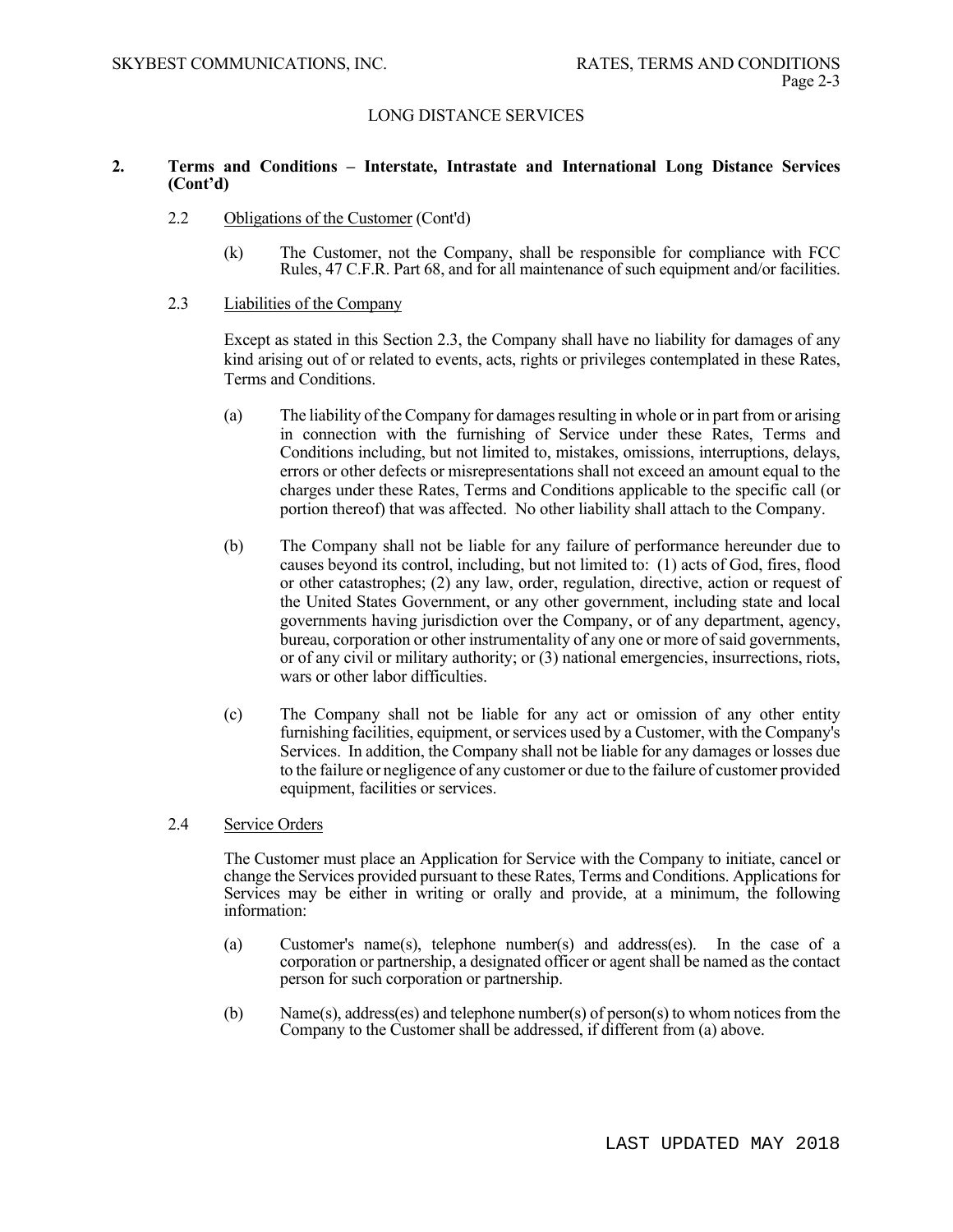#### **2. Terms and Conditions – Interstate, Intrastate and International Long Distance Services (Cont'd)**

#### 2.5 Charges and Payments for Service or Facilities

- (a) Deposits
	- (i) The Company may, in order to safeguard its interests, require a Customer to make a suitable deposit or provide a surety bond or letter of credit in the amount of the required deposit as a guarantee of the payment of charges. The Company shall have the right to require the Customer to make a deposit prior to or at any time after provision of any Service, not to exceed three  $(3)$  months estimated charges. The Company may increase the amount of the deposit to reflect increases to the Customer's annual bill. The Customer will receive a receipt for the deposit.
	- (ii) Any deposit as referred to in this Section shall be held by the Company to secure the payment of the Customer's bill. At the Company's option, the deposit may be refunded or credited to the Customer at any time prior to the termination of Service.
	- (iii) Interest will be paid by the Company on all sums held on deposit at the rate established statutorily for customer deposits. The interest will be accrued for the period during which the deposit is held by the Company.
- (b) Description of Payment and Billing Periods
	- (i) Service is provided and billed on a monthly basis. Service continues to be provided and billed on a monthly basis until canceled by the Customer through notice given to the Company.
	- (ii) When billing functions are performed by a Local Exchange Carrier (LEC), commercial credit card company or others, the payment conditions and requirements of such LEC, commercial credit card company or other entity performing billing functions apply, including any applicable interest.
	- (iii) In the event a Local Exchange Carrier, commercial credit card company or others ceases efforts to collect any amounts associated with the Company's charges, the Company may bill the Customer or the called party directly, and may utilize its own billing and collection procedures which shall be consistent with all applicable statutes, rules and regulations.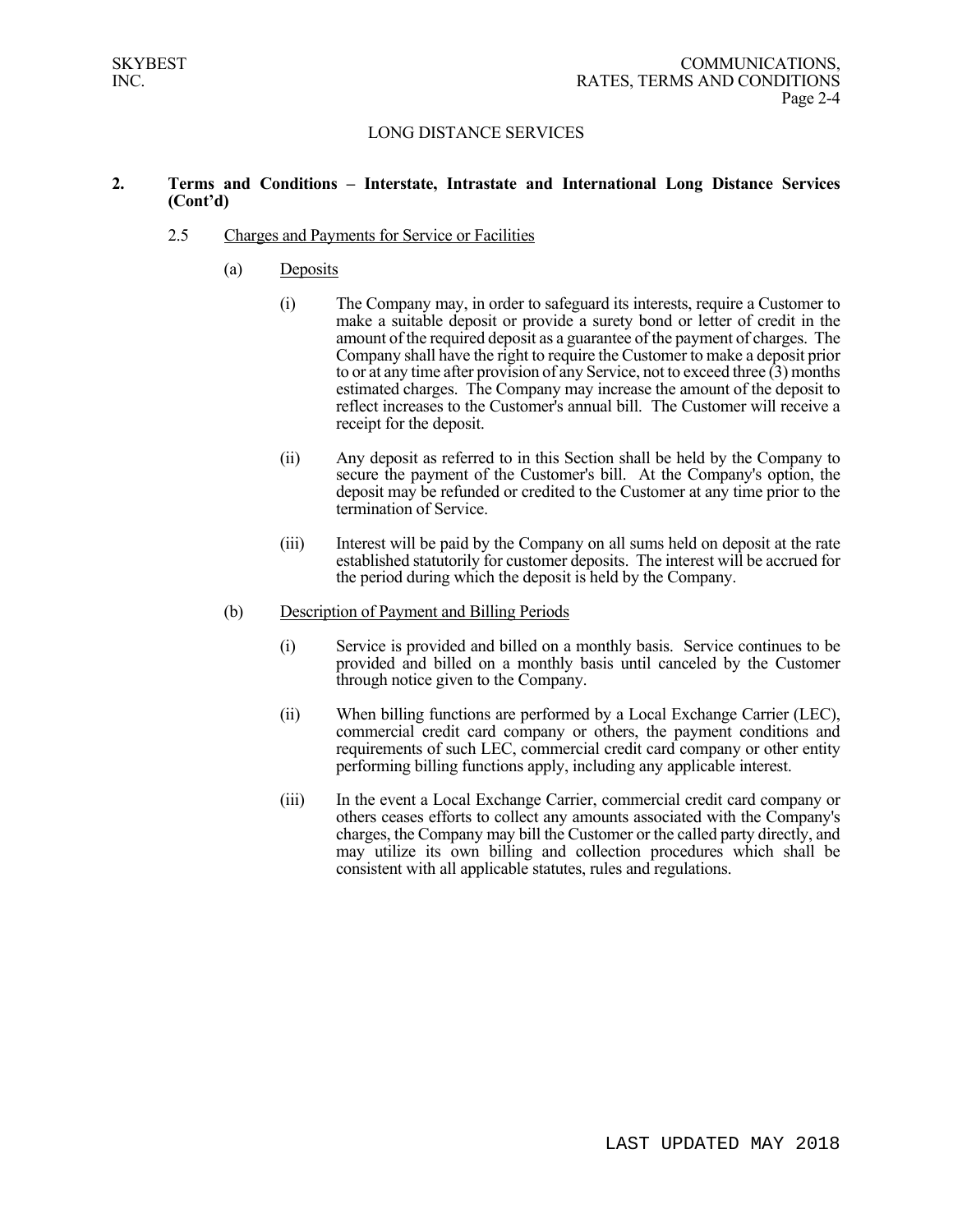#### **2. Terms and Conditions – Interstate, Intrastate and International Long Distance Services (Cont'd)**

- 2.5 Charges and Payments for Service or Facilities (Cont'd)
	- (c) Taxes and Other Charges

In addition to payment for Services, Customer must pay all taxes, fees, surcharges and other charges that the Company bills Customer related to Services. Taxes and surcharges will be in the amounts that federal, state and local authorities require the Company to bill Customer. The company will not provide advance notice of changes to taxes and surcharges, except as required by applicable law. All such taxes and charges shall be separately shown and charged on bills rendered by Company or its billing agent.

- (d) Payment and Late Payment Charge
	- (i) Payment will be due as specified on the Customer bill. Commencing after that due date, a late charge of up to the highest interest rate allowable by law will be applied to all amounts past due.
	- (ii) Collection procedures and the requirement for a deposit are unaffected by the application of a late payment charge. The late payment charge does not apply to unpaid balances associated with disputed amounts. Undisputed amounts on the same bill are subject to the late payment charge if unpaid and carried forward to the next bill.
	- (iii) Service may be denied or discontinued at the Company's discretion for nonpayment of amounts due the Company past the due date as specified in  $2.5(\text{d})(i)$ . Restoration of Service will be subject to all applicable installation charges.

#### (e) Returned Check Charge

In cases where the Company issues direct bills to Customers, and payment by check is returned for insufficient funds, or is otherwise not processed for payment, there will be a charge as set forth herein. Such charge will be applicable on each occasion when a check is returned or not processed.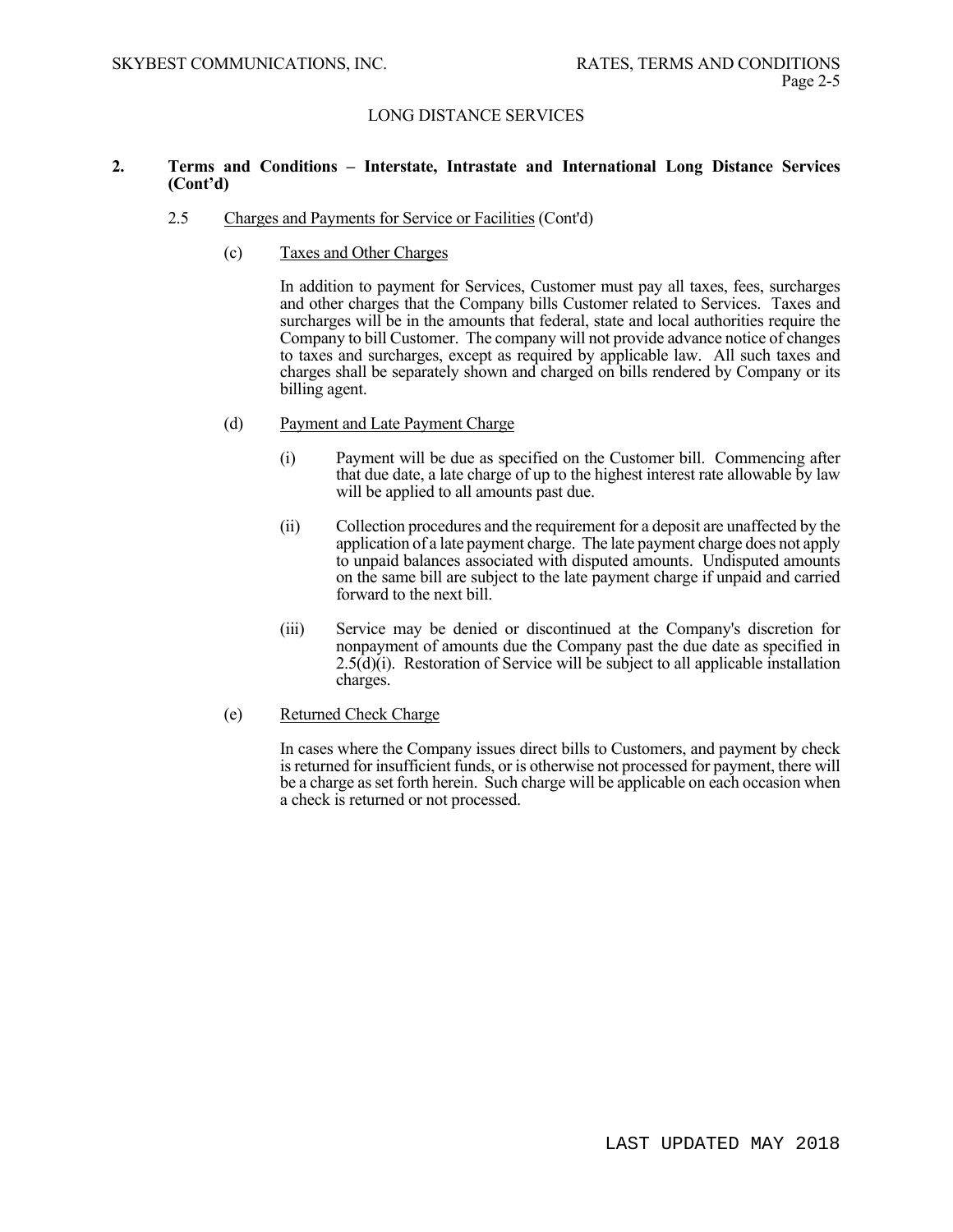#### **2. Terms and Conditions – Interstate, Intrastate and International Long Distance Services (Cont'd)**

- 2.5 Charges and Payments for Service or Facilities (Cont'd)
	- (f) Credit Allowance/Service Interruptions
		- (i) Credit for failure of Service will be allowed only when failure is caused by or occurs in the Company's facilities or equipment owned, provided and billed for by the Company. A credit allowance is not applicable for any period during which Customer cannot utilize the Service, except for such period where the Service is interrupted by the Company for access to its facilities for the purposes of investigating and clearing troubles and/or maintenance.
		- (ii) Credit allowances for failure of Service or equipment starts when the Customer notifies the Company of the failure and ceases when the operation has been restored and an attempt has been made to notify the Customer by the Company.
		- (iii) The Customer shall notify the Company of failures of Service or equipment and make reasonable attempts to ascertain that the failure is not caused by Customer Provided Equipment or Customer provided facilities, any act, or omission of the Customer, or in wiring or equipment connected to the Customer's terminal.
		- (iv) Only those portions of the Service or equipment operation disabled will be credited.
		- (v) Any credit provided to the Customer under these Rates, Terms and Conditions shall be determined in accordance with the provisions of Section  $2.5(g)$ .

#### (g) Service Interruption Measurement

- (i) In the event of an interruption of Service that exceeds the minimum requirements set forth in this paragraph, the Company shall make a credit allowance at the Customer's request for a pro rata adjustment of all Service charges billed by the Company for Services rendered inoperative by the interruption. The credit allowance will be computed by dividing the duration of the service interruption measured in twenty-four (24) hour days, from the time the interruption is reported to the Company, by a standard thirty (30) day month, and then multiplying the result by the Company's fixed monthly charges for each interrupted Service.
- (ii) A credit allowance will not be given for interruptions caused by the negligence or willful act of the Customer, or interruptions caused by failure of equipment or service not provided by the Company.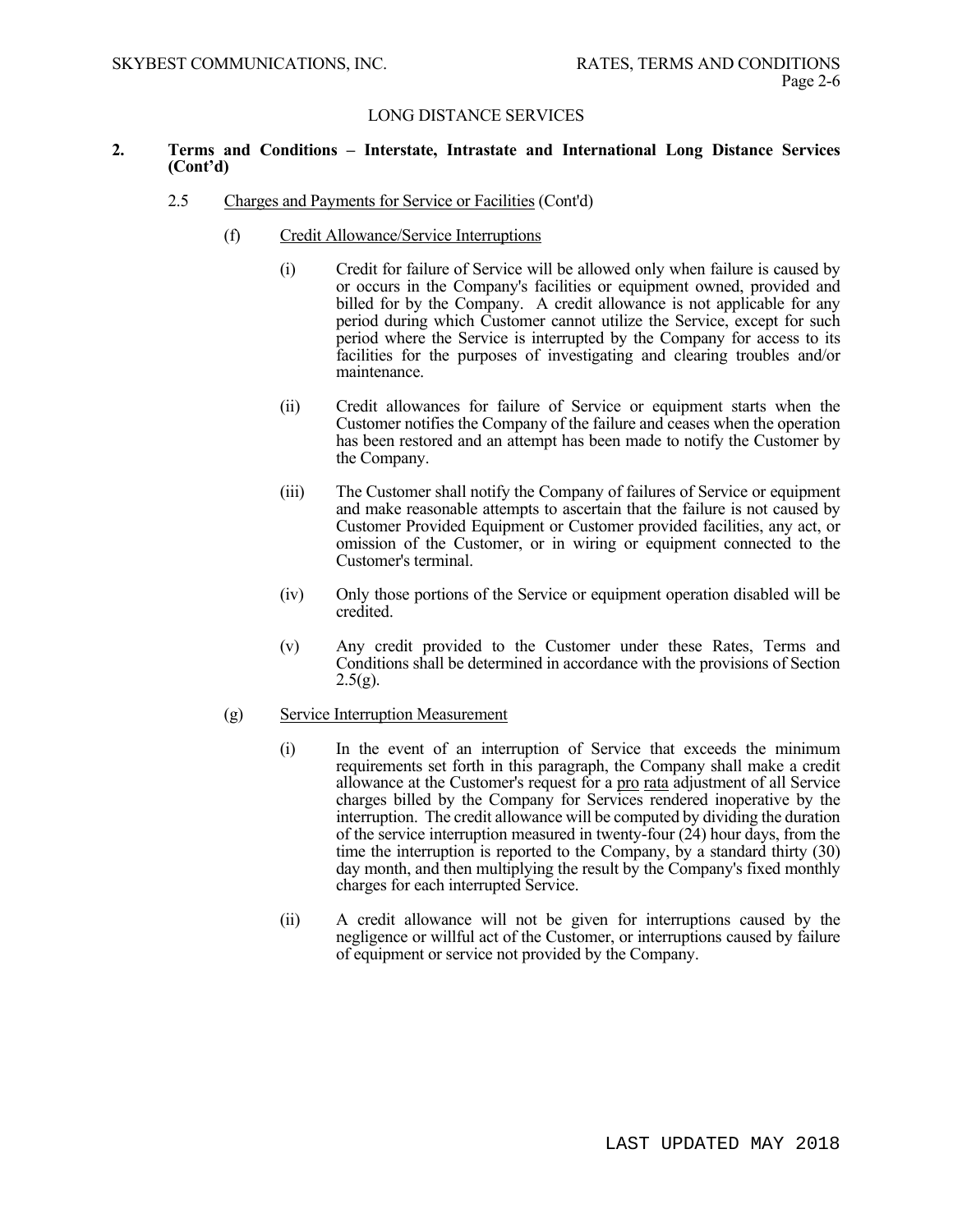#### **2. Terms and Conditions – Interstate, Intrastate and International Long Distance Services (Cont'd)**

#### 2.6 Termination or Denial of Service by the Company

In the event of nonpayment of any bill rendered or any required deposit, the Company may, after written notice, suspend Customer's Service. The Company may, immediately and without notice to Customer, and without liability of any nature, temporarily deny, terminate, or suspend Customer's Service:

- (a) in the event Customer or Customer's agent: (i) willfully damages the Company's equipment, interferes with use of the Company's Service by other customers of the Company; (ii) unreasonably places capacity demands upon the Company's facilities or Service; or (iii) violates any statute or provision of law, or any rule or regulation of any state or federal regulatory agency relating to communications; or (iv) otherwise fails to comply with the provisions of these Rates, Terms and Conditions or applicable law; or
- (b) in the event Customer becomes insolvent, is the subject of any formal legal proceeding commenced in a court involving a voluntary or involuntary petition or proceeding in bankruptcy, seeks protection or relief from creditors in a formal legal proceeding after a filing for such relief, or executes an assignment for the benefit of creditors; or
- (c) in the event that the Company determines that any Service is being used fraudulently or illegally, whether by Customer or Customer's agent.

### 2.7 Billing Disputes

.

If Customer believes Customer has been billed by the Company in error, Customer must contact the Company within sixty (60) days of the date of the bill which contains the disputed charge. Refunds or adjustments will not be issued for any charge that is more than sixty (60) days old at the time Customer notifies the Company. Customer may withhold from payment to the Company the disputed portion of any bill pending resolution of the dispute. Customer must pay all non-disputed charges on the bill by the due date indicated on the bill. The Company will notify Customer of the results of its inquiry, and either adjust the billing, issue a credit, or notify Customer that all or a portion of the disputed amount is still owed. Customer will be required to pay such amount within fifteen, (15) days thereafter, and if Customer fails to pay this amount within the time required, Customer's account will be deemed past due and unpaid and Customer's Service subject to termination under Section 2.6 above. Any payments Customer withholds pending resolution of the dispute may be subject to a late payment charge at the highest interest rate allowable by law applied to past due amounts.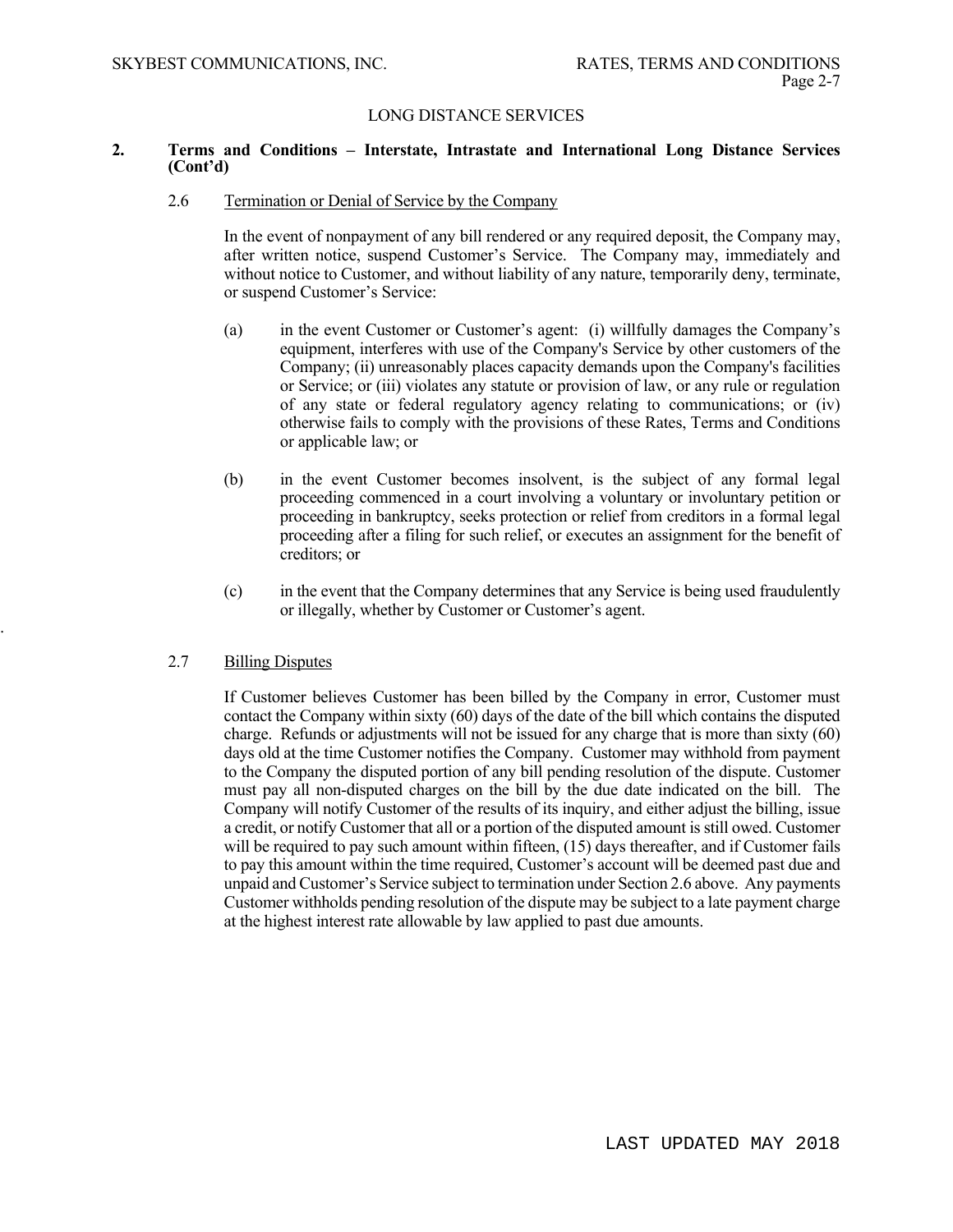#### **3. General Classification and Description of the Company's Service – Interstate, Intrastate and International Long Distance Services**

- 3.1 Service Points
	- (a) The Company provides originating Service from domestic points in the United States to domestic points either for Interstate Long Distance Service or Intrastate Long Distance Service identified in these Rates, Terms and Conditions. Intrastate Long Distance Service is limited to the state of North Carolina.
	- (b) The Company provides originating Service from domestic points in the United States to international points identified in these Rates, Terms and Conditions.

#### 3.2 Measurements/Availability of Service

The Service is available at the rates listed in Sections 4, 5 and 6, through subscription to any of the long distance service offerings available from the Company. Each of these offerings utilizes the same rate schedules but have different rates and billing increments for each of the rate schedules.

#### 3.3 Timing of Calls

- (a) Unless otherwise indicated in these Rates, Terms and Conditions, calls are timed by the Company in sixty (60) second increments. "Ring-busy" and "ring-no-answer" calls will not knowingly be charged to the Customer and if charged in error, will be credited by the Company to the Customer. Timing begins at the "starting event" and ends at the "terminating event," unless otherwise specified. Time between the starting event and the terminating event is the call duration. The minimum call duration for a completed domestic call is sixty (60) seconds, unless otherwise specified. The minimum call duration for a completed international call is sixty (60) seconds, unless otherwise specified.
- (b) The starting event occurs when the Company's terminal experiences an "Incoming Signaling Protocol Successful," *i.e.*, upon the seizure of an inbound trunk.
- (c) The terminating event occurs when the Company's terminal receives a signal from the Local Exchange Carrier that either the calling party or the called party has hung up.
- (d) There shall be no charge for unanswered calls. Upon receiving reasonable and adequate notice of billing from a Customer for any such call, the Company may issue a credit in an amount equal to the charge for the call. Calls which are in progress longer than one minute will be presumed to have been answered.
- (e) Service rates may be quoted in terms of initial and additional minutes. The initial minute is the first minute or any fraction thereof after connection is made. The additional minute is each minute or any fraction thereof after the initial minute.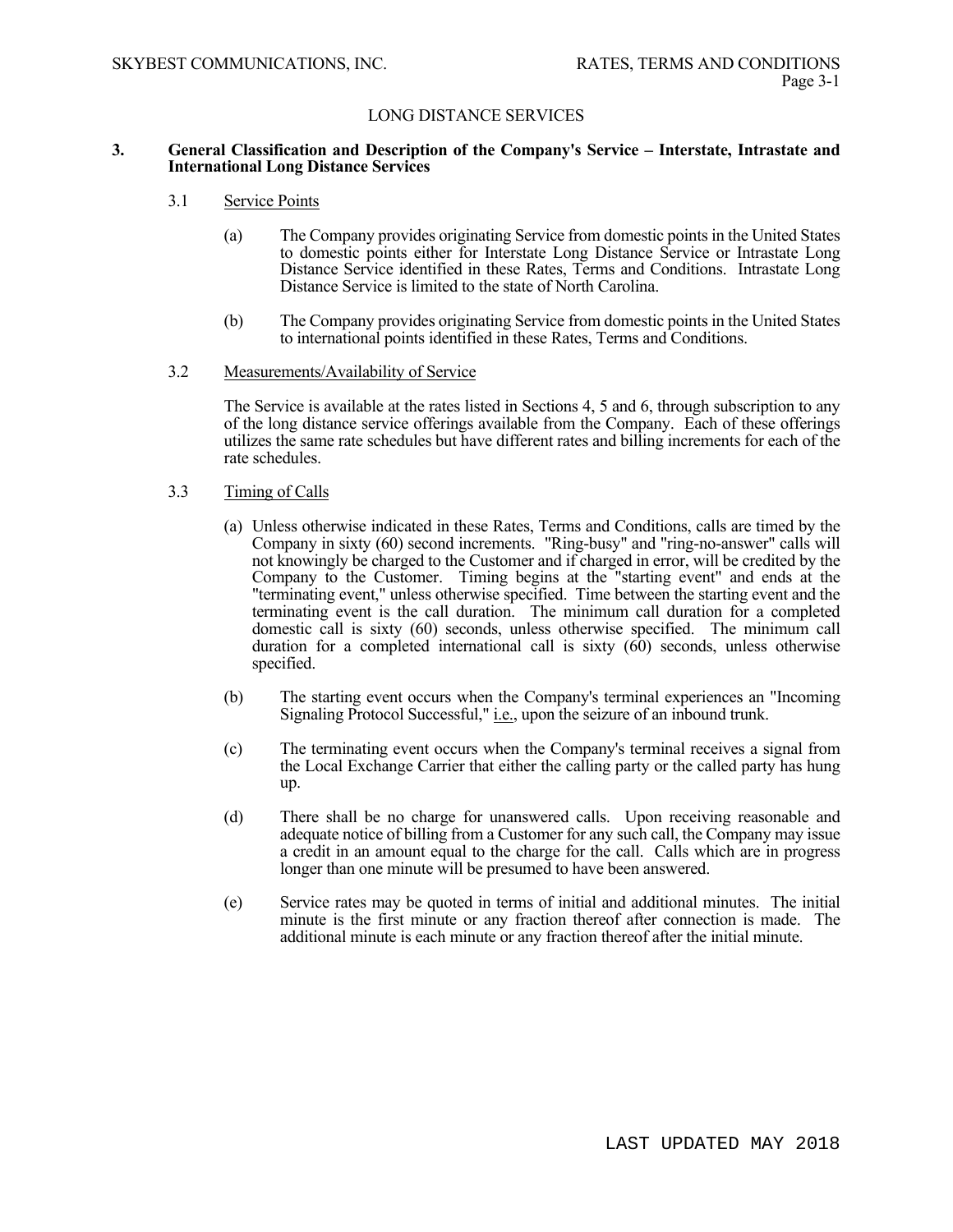#### **3. General Classification and Description of the Company's Service – Interstate, Intrastate and International Long Distance Services (Cont'd)**

- 3.4 Method of Applying Rates
- (a) Interstate Long Distance Services
	- (i) Calls that begin in one rate period and terminate in another will be billed at the rate applicable for each respective minute of the call.
	- (ii) Unless specified otherwise in these Rates, Terms and Conditions, the duration of each call for billing purposes will be rounded off to the nearest higher sixty (60) second increment.
- (b) Intrastate Long Distance Services
	- (i) Calls that begin in one rate period and terminate in another will be billed at the rate applicable for each respective minute of the call.
	- (ii) Unless specified otherwise in these Rates, Terms and Conditions, the duration of each call for billing purposes will be rounded off to the nearest higher sixty (60) second increment.
- (c) International Long Distance Services
	- (i) Calls that begin in one rate period and terminate in another will be billed for the entire call duration at the rate applicable at the commencement of the call.
	- (ii) Unless specified otherwise in these Rates, Terms and Conditions, the duration of each call for billing purposes will be rounded off to the nearest higher sixty (60) second increment.

#### 3.5 Promotional Discounts

 The Company may from time to time offer promotional discounts. Such discounts will be for a specified period of time, will not exceed published rates, and will be offered to all qualifying Customers.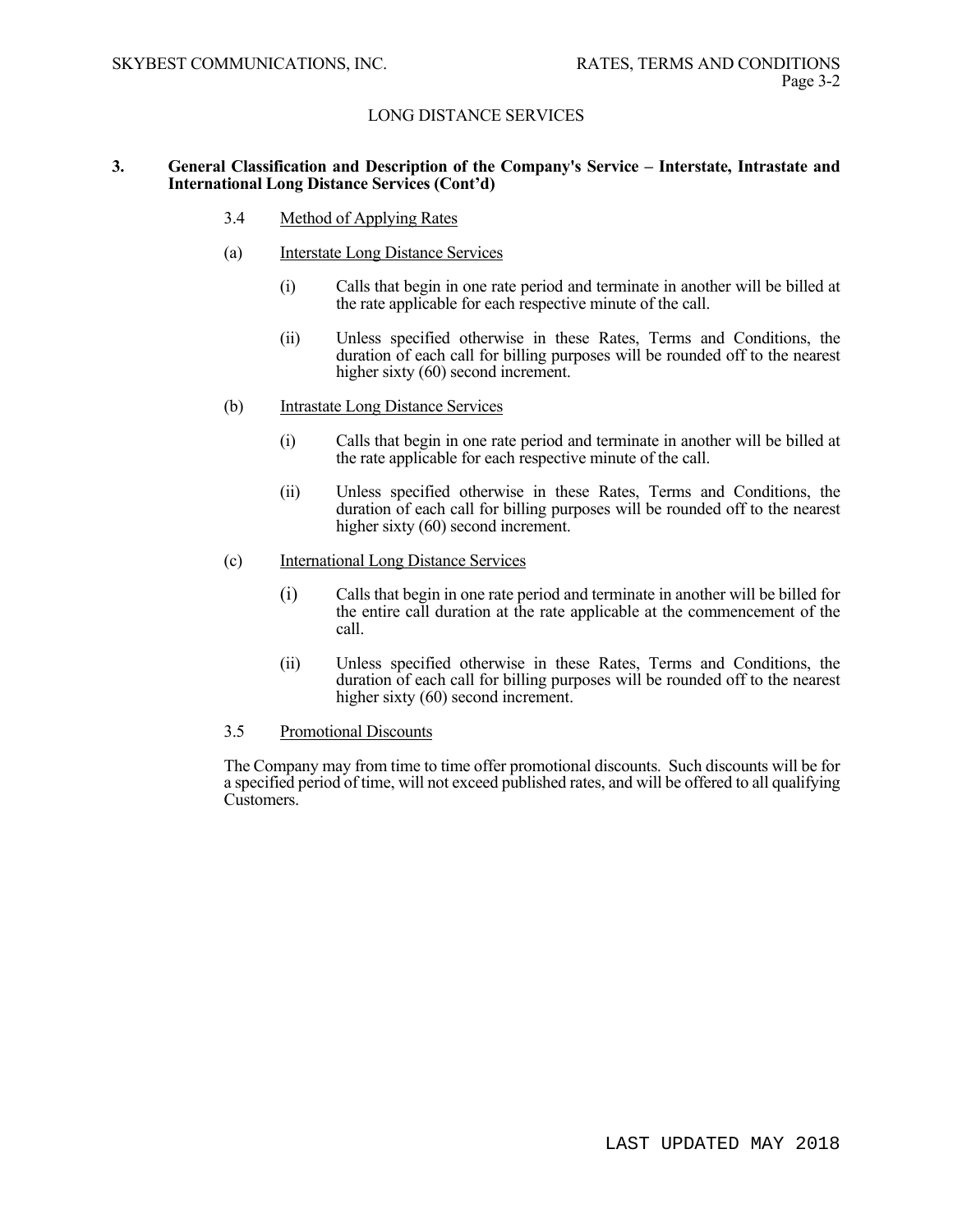#### **3. General Classification and Description of the Company's Service – Interstate, Intrastate and International Long Distance Services (Cont'd)**

- 3.6 Dialed Long Distance Services
- (a) Dialed Long Distance Services are measured use, full time services utilizing interstate, intrastate and international communications facilities. When appropriate access arrangements exist, these switched services are available on a presubscription (Equal Access) basis. Otherwise, where available, the Services require that a Customer access the Company's network via an alternative access code arrangement such as "950- $\overline{XXX}$ <sup>"</sup> plus the Customer's security code, a toll-free "1-800" telephone number with the Customer's security code, or via "1-0-1-XXXX" code with Customer security code.
- (b) Depending upon the service option chosen by the Customer, the charges for the use of such interstate, intrastate or international communications facilities may be based upon the time of day, the total minutes of use and/or the distance of each call.
- (c) All Customers shall be charged the rates identified in Sections 4, 5 and 6.
- (d) Domestic points include all fifty (50) states and all U.S. territories and possessions as defined in the Communications Act of 1934, and as amended by the Telecommunications Act of 1996, and as further defined by the Federal Communications Commission in their orders.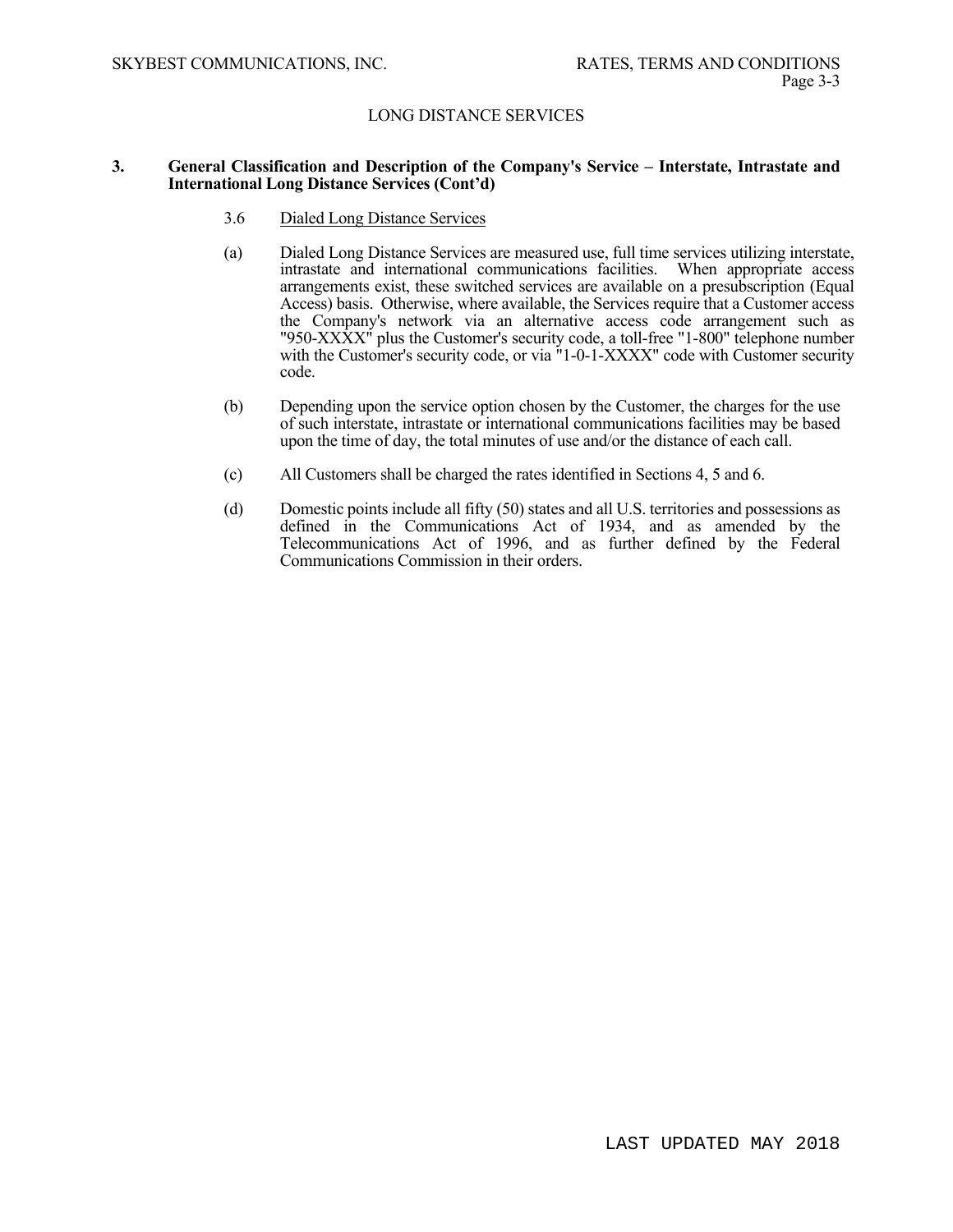#### **3. General Classification and Description of the Company's Service – Interstate, Intrastate and International Long Distance Services (Cont'd)**

- 3.7 Prepaid Calling Card Service
	- (a) Prepaid Calling Card Service is offered by the Company and provides the Customer with access twenty-four hours a day, seven days a week to prepaid toll calls for all domestic points through a Company specified access code. Once made, the call is transferred via automated assistance for completion by the Company and charged against a prepaid card with an available balance on a unit basis. Each unit is equal to one minute. Customers are notified of their remaining card balance each time a call is placed and are notified during a call when the balance is about to be depleted. The card's access number, number of units, authorization code and expiration date are provided to the customer at the time of purchase.
	- (b) Each fractional minute will be rounded up to the next minute. Each unit is priced at the prevailing rate as set forth in Sections 4 and 5 herein. Each card will have a specified expiration date printed on the card within which all units must be used. Payment by the Customer for the Prepaid Calling Card Service is due in advance or upon receipt of the prepaid card. While the Company will not refund any unused units, the Company reserves the right to recall all unused Prepaid Calling Cards and refund to Customers any remaining balances on the recalled cards.
	- (c) Prepaid Calling Card Service can be accessed through a touchtone telephone only.
	- (d) Prepaid calling cards may be purchased in dollar amounts determined by the Company on a rate per unit basis determined by the Company, subject to availability. The number of available Prepaid Calling Cards is subject to technical limitations. Such cards are offered to Customers on a first come first serve basis.
	- (e) Calls to 500, 700, 800, and 900 numbers, all operator services calls, directory assistance, busy line verification and interrupt services, calls requiring the quotation of time and charges and conference calls may not be completed with the Company's Prepaid Calling Card Service.
	- (f) The Customer assumes complete liability for the card in the event it is lost, stolen or if unauthorized use of the card has occurred.
	- (g) Unless specifically noted to the contrary, calls made utilizing a prepaid calling card are independent of any other product, promotion or term plan offered by the Company.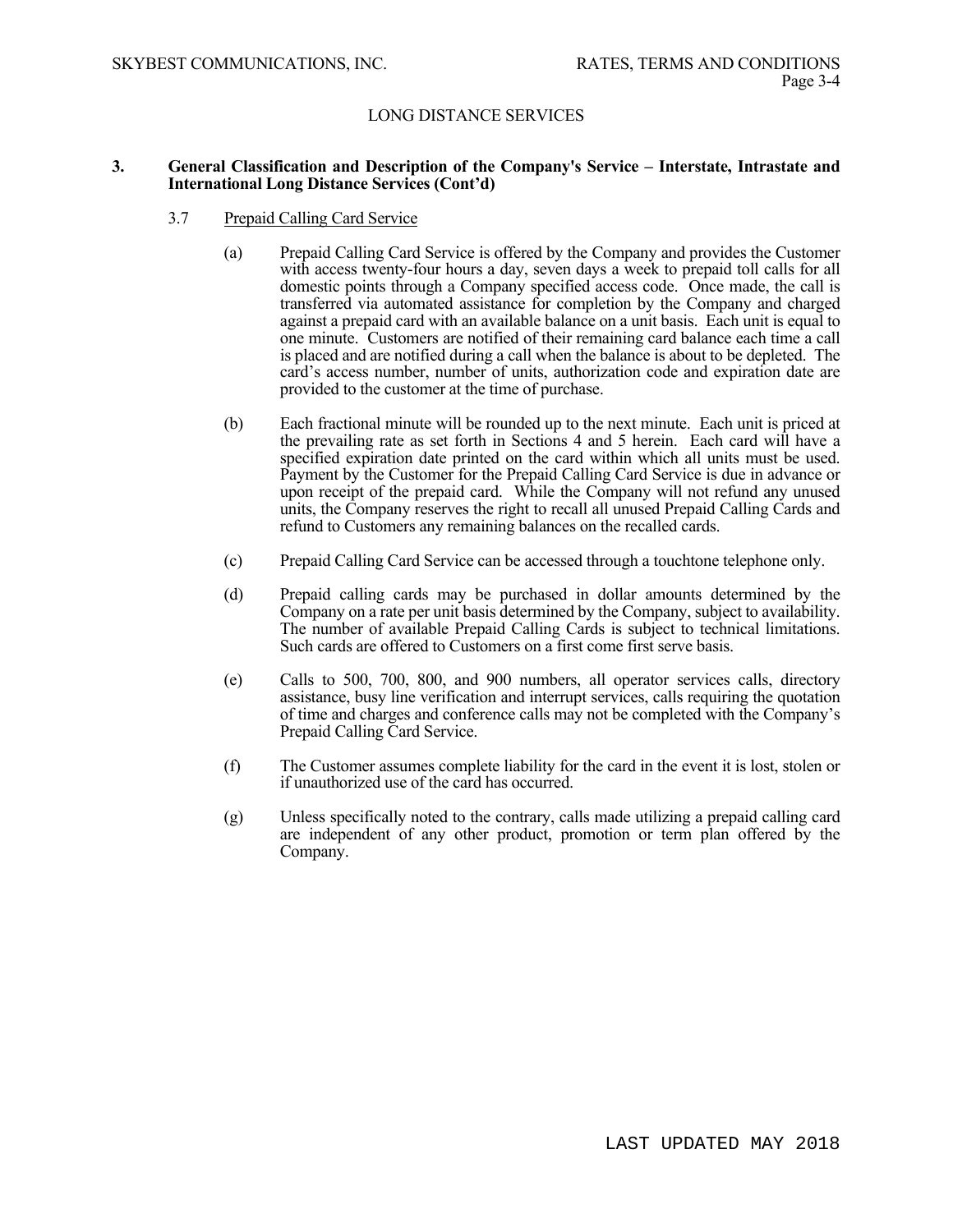#### **3. General Classification and Description of the Company's Service – Interstate, Intrastate and International Long Distance Services (Cont'd)**

### 3.8 800 Service

800 Service is a one-way inbound service originating on feature group facilities provided by the Company and terminating on a regular telephone line. The Customer is responsible for payment of all charges associated with such terminating calls rather than the calling party.

#### 3.9 Directory Assistance Service

The Company will provide Directory Assistance Service for the convenience of its customers in obtaining telephone numbers in the domestic United States. All Customers shall be charged the rates identified in Sections 4 and 5.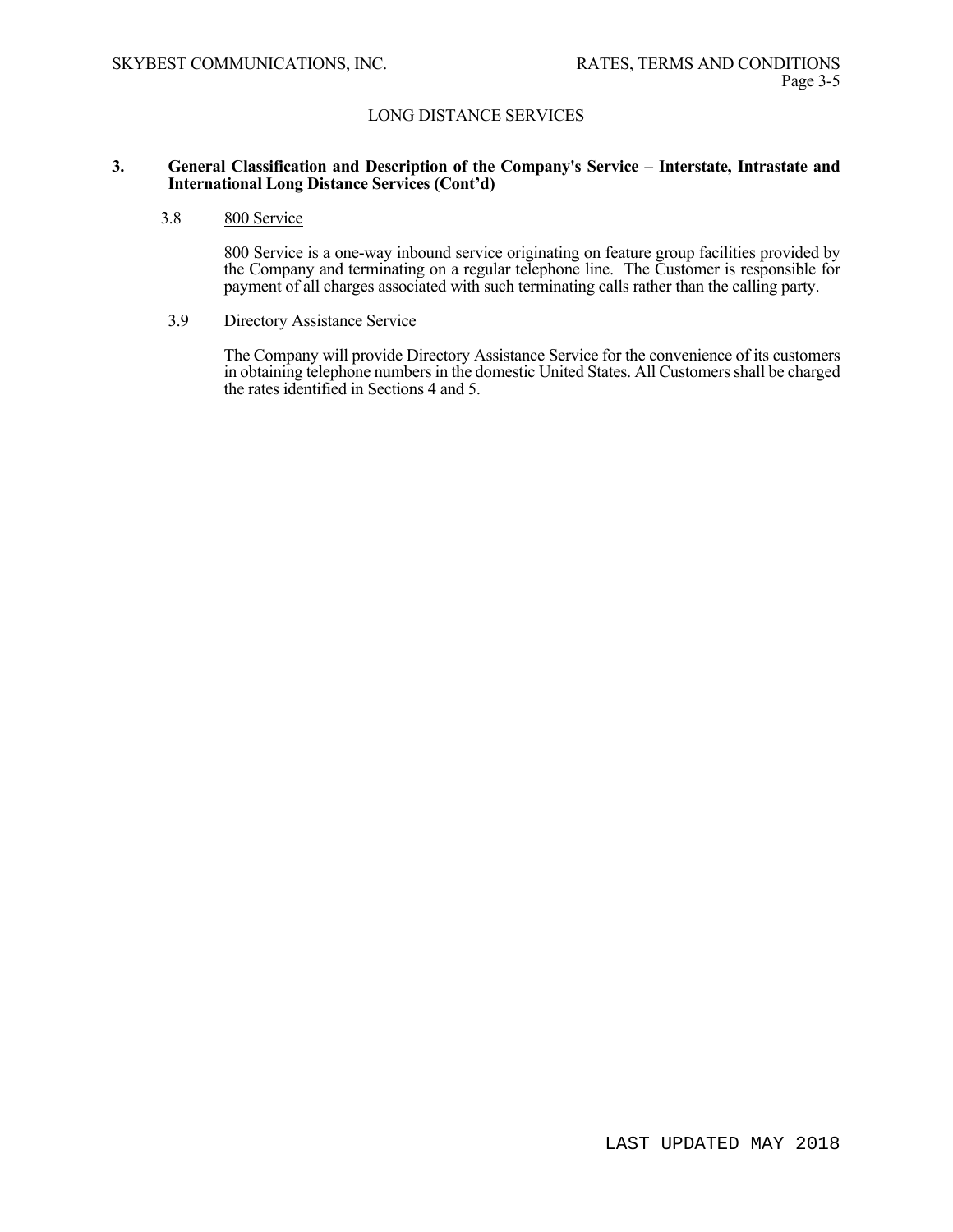#### **4. Rates for Interstate Long Distance Service**

#### 4.1 Returned Check Charge

 A Customer whose payment by check is returned for insufficient funds, or is otherwise not processed for payment, will be subject to a returned check charge. Such charge will be applicable on each occasion when a check is returned or not processed. If the returned check was for a combined interstate, intrastate and international balance, only a single returned check charge will apply.

Per Occasion \$25.00

#### 4.2 Basic Plan: All Domestic Points

Rates for Direct Dialed Interstate Message Telecommunications Services for residential and business customers for all domestic points. The rate is as follows:

Per Minute \$ 0.15 (Monday-Sunday, All Day)

#### 4.3 Flat Rate Plan: All Domestic Points

(a) Rates for Direct Dialed Interstate Message Telecommunications services for residential and business customers for all domestic points. This plan has a \$4.95 nondiscountable monthly fee per line. The \$4.95 fee is a single flat rate for both interstate and intrastate. The separate per minute rate for intrastate is listed in Section 5.3. These calls are timed by the company in sixty (60) second increments. The minimum call duration for a completed call is sixty  $(60)$  seconds. The interstate rate is as follows:

Per Minute \$ 0.10 (Monday-Sunday, All Day)

(b) Rates for Direct Dialed Interstate Message Telecommunications services for multiline customers for all domestic points. This plan has a \$4.95 nondiscountable monthly fee per account. The \$4.95 fee is a single flat rate for both interstate and intrastate. The separate per minute rate for intrastate is listed in Section 5.3. These calls are timed by the company in sixty (60) second increments. The minimum call duration for a completed call is sixty (60) seconds. The interstate rate is as follows:

Per Minute \$ 0.10 (Monday-Sunday, All Day)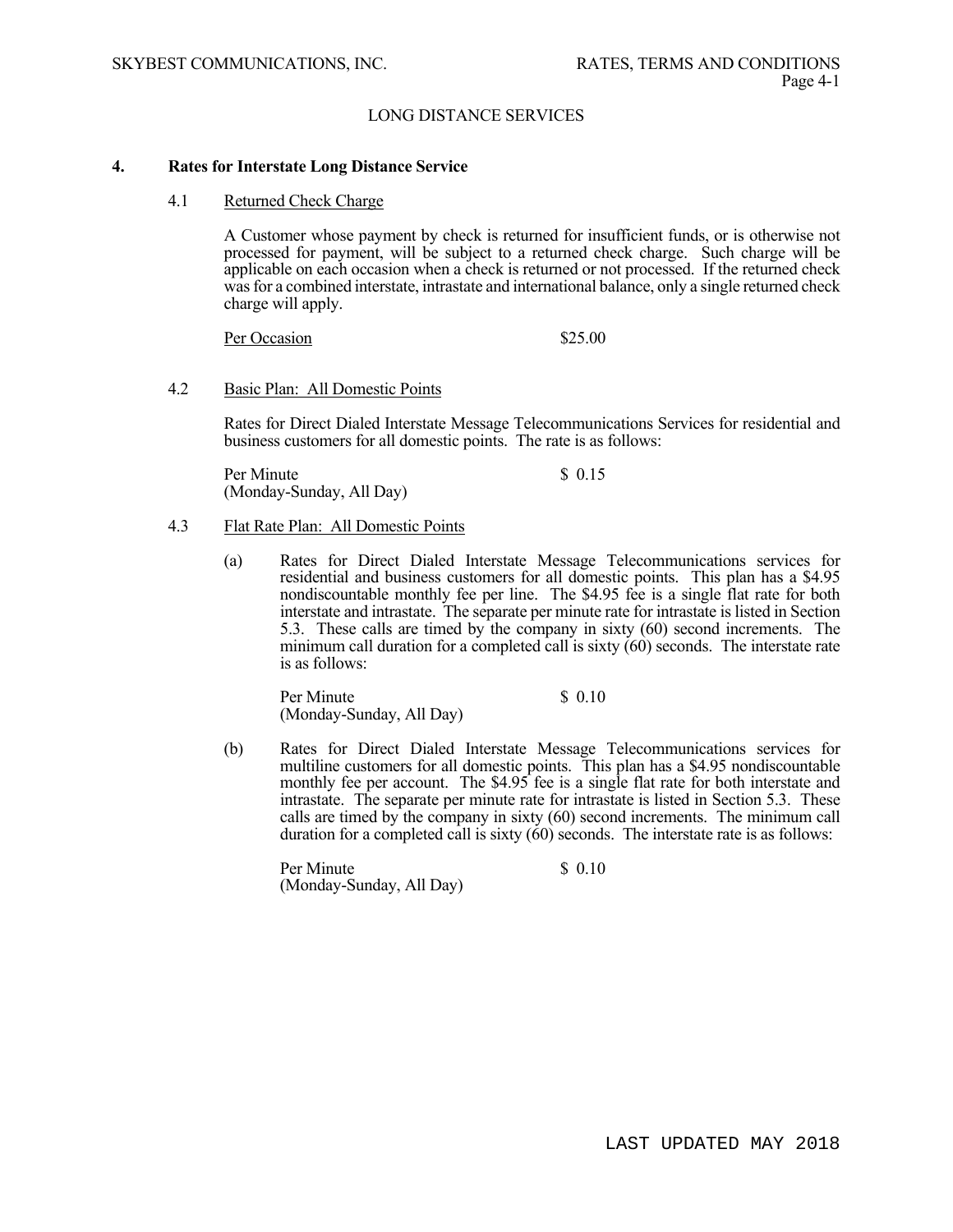#### $\overline{4}$ . **4. Rates for Interstate Long Distance Service (Cont'd)**

4.4 Prepaid Calling Card Service

Per Minute  $$0.076$ 

- 4.5 800 Service
	- 4.5.A Monthly Recurring Charge

 In addition to the Usage Charge described in this Section, there shall be assessed a monthly charge per line for each 800 Service terminating line. This charge is a single flat rate for both interstate and intrastate. The rate is as follows:

| Per Line                                             | \$0.00                                                                                                                                                                                                                                        |
|------------------------------------------------------|-----------------------------------------------------------------------------------------------------------------------------------------------------------------------------------------------------------------------------------------------|
| 4.5.B                                                | <b>Identification Services</b>                                                                                                                                                                                                                |
| N/C                                                  | 4.6.B.1 Dialed Number Identification Service (DNIS)                                                                                                                                                                                           |
|                                                      | Identification of specific Toll Free Number dialed.                                                                                                                                                                                           |
| N/C                                                  | 4.6.B.2 Real-Time ANI                                                                                                                                                                                                                         |
|                                                      | Receipt of telephone number of calling party.                                                                                                                                                                                                 |
| 4.5.C                                                | <b>Toll-Free Routing Options</b>                                                                                                                                                                                                              |
| 4.5.C.1 Message Referral<br>callers to a new number. | \$50.00<br>Recording (up to $six(6)$ months) that informs callers that<br>the Toll Free Number has been disconnected or refers                                                                                                                |
| 4.5.C.2Call Area Selection<br>level).                | \$50.00<br>Selection or blockage of locations from which Toll Free<br>Numbers can be received (i.e., State, NPA, LATA or NXX                                                                                                                  |
| 4.5.C.3 Call Distributor Routing<br>least idle).     | \$50.00<br>(End User Dedicated Toll Free Service only)<br>Distribution of Toll Free traffic evenly over dedicated access<br>lines in a trunk group (e.g., ascending, descending, most idle,                                                   |
| 4.5.C.4Route Completion (Overflow)                   | \$50.00<br>(End User Dedicated Toll Free Service Only)<br>Overflow of Toll Free dedicated access traffic only up to five (5)<br>pre-defined alternate routing groups (e.g., dedicated access,<br>WATS access lines or switched access lines). |
| 4.5.C.5 Geographic Routing                           | \$50.00<br>Termination of calls to a single Toll Free Number from two or<br>more originating routing groups to different locations.                                                                                                           |
| 4.5.C.6Time-of-Day Routing                           | \$50.00<br>Routing of calls to a single Toll Free Number based on time-<br>of-day (up to forty-eight (48) times slots of 15-minute<br>increments in a 24-hour period).                                                                        |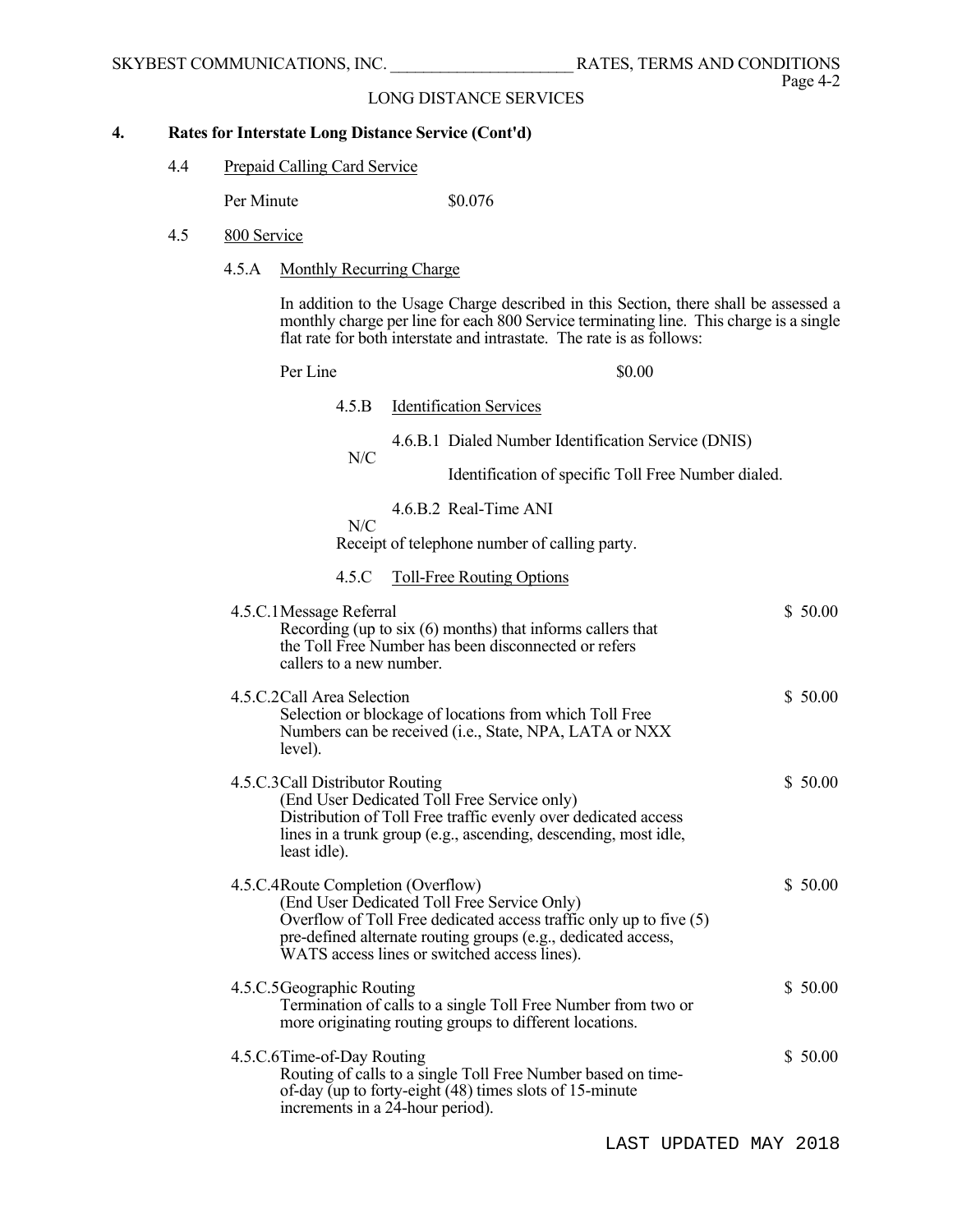#### $\overline{4}$ . **4. Rates for Interstate Long Distance Service (Cont'd)**

4.5 800 Service (Cont'd)

|          |                                                                                                                                                                                 | <b>RATE</b>          |
|----------|---------------------------------------------------------------------------------------------------------------------------------------------------------------------------------|----------------------|
|          | 4.5.C Toll-Free Routing Options (Cont'd)                                                                                                                                        |                      |
|          | 4.5.C.7Day-of-Week Routing<br>Routing of calls to a single Toll Free Number based on each<br>day of the week.                                                                   | \$50.00              |
|          | 4.5.C.8Day-of-Year Routing<br>Routing of calls to a single Toll Free Number based on up to<br>fifteen (15) customer-specified holidays.                                         | \$50.00              |
|          | 4.5.C.9Percent Allocation Routing<br>Routing of calls for each originating routing group to two (2)<br>or more terminating locations based on customer-specified<br>percentage. | \$50.00              |
| 4.5.C.10 | Maximum monthly recurring charge per 800 number                                                                                                                                 | \$300.00             |
| 4.5.C.11 | <b>Installation Charge</b><br>Per Feature<br>Maximum per Toll Free Number                                                                                                       | \$100.00<br>\$500.00 |
| 4.5.C.12 | Change Order Charge<br>Per Feature<br>Maximum per Toll Free Number                                                                                                              | \$100.00<br>\$500.00 |
| 4.5.C.13 | <b>Expedite Charge</b><br>Outside the normal interval time of four (4) business days<br>to provision service.                                                                   | \$1,500.00           |
| 4.5.C.14 | More than ten $(10)$ points of termination for a single<br>feature will be treated as two (2) features. Furthermore,<br>every additional ten (10) points of termination will be |                      |

treated as a separate feature.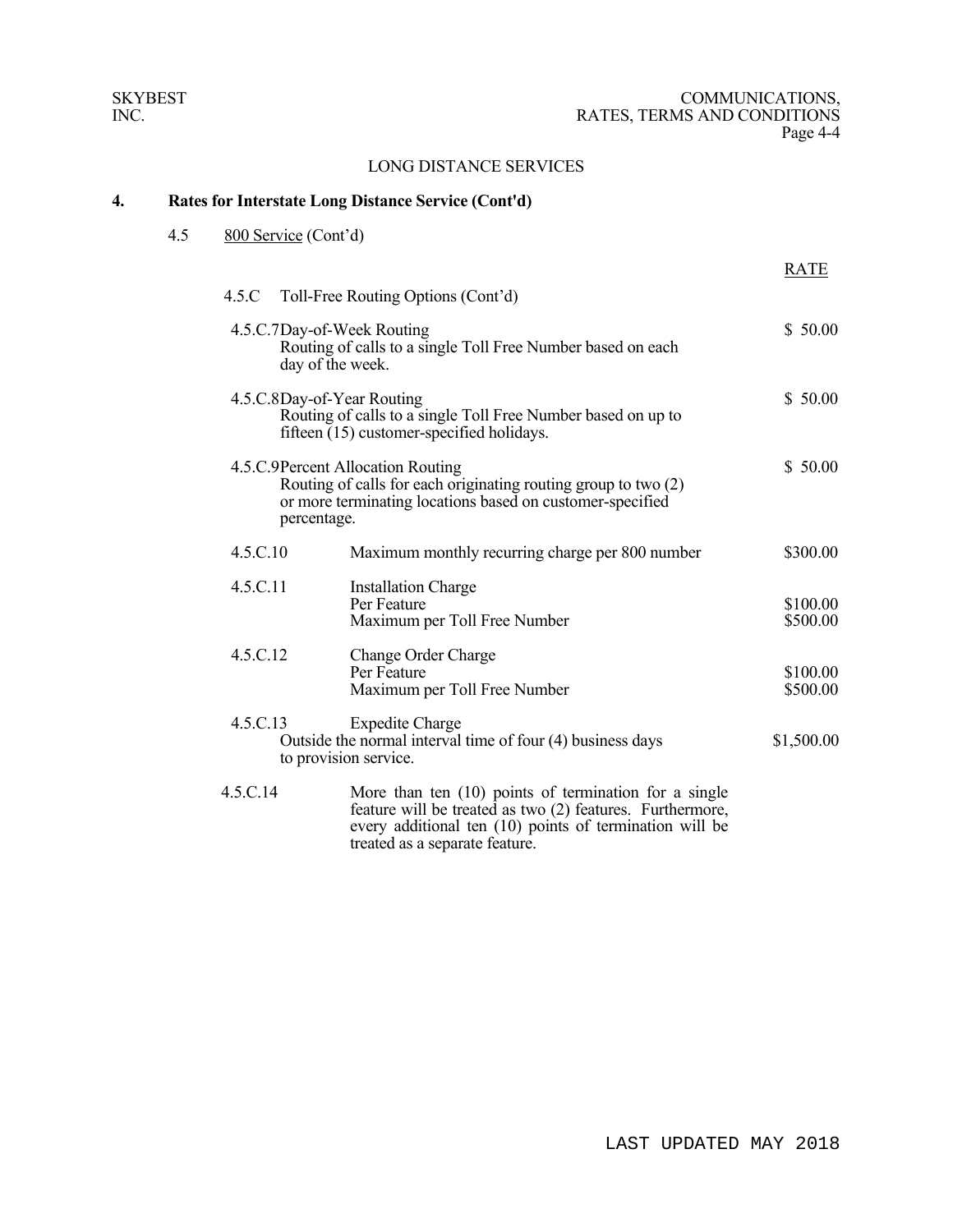#### **4. Rates for Interstate Long Distance Service (Cont'd)**

- 4.5 800 Service (Cont'd)
	- 4.5.D Usage Charges
		- 4.5.D.1 SkyBest 15¢/Minute Plan: All Domestic Points

Per Minute  $\qquad$  \$0.15 (Monday – Sunday, All Day)

4.5.D.2 Flat Rate Plan: All Domestic Points

 This plan has a \$4.95 nondiscountable monthly fee per line. The \$4.95 fee is a single flat rate for both interstate and intrastate. The separate per minute fee for intrastate is listed in Section 5.6. These calls are timed by the company in sixty (60) second increments. The minimum call duration for a completed call is sixty (60) seconds. The interstate rate is as follows:

| Per Minute                 | \$0.10 |
|----------------------------|--------|
| (Monday – Sunday, All Day) |        |

4.5.E 800 Service with Personal Identification Number (PIN)

| 4.5.E.1 One-Time Charge for Establishing Service | \$75.00 |
|--------------------------------------------------|---------|
|                                                  |         |

4.5.E.2 Monthly Recurring Subscription Charge \$75.00

#### 4.5.F Payphone Surcharge

Surcharge for all calls to SkyBest Long Distance numbers originated from payphones.

Per Call  $\sim$  8.0.50

4.5.G Vanity Numbers

Each requested 800 Service Vanity number will have a research charge. This research charge is a single flat rate for both interstate and intrastate. The rate is as follows:

|     | Per Request                       | \$50.00 |
|-----|-----------------------------------|---------|
| 4.6 | Directory Assistance Service      |         |
|     | Available to All Domestic Points: |         |
|     | Per Call                          | \$1.50  |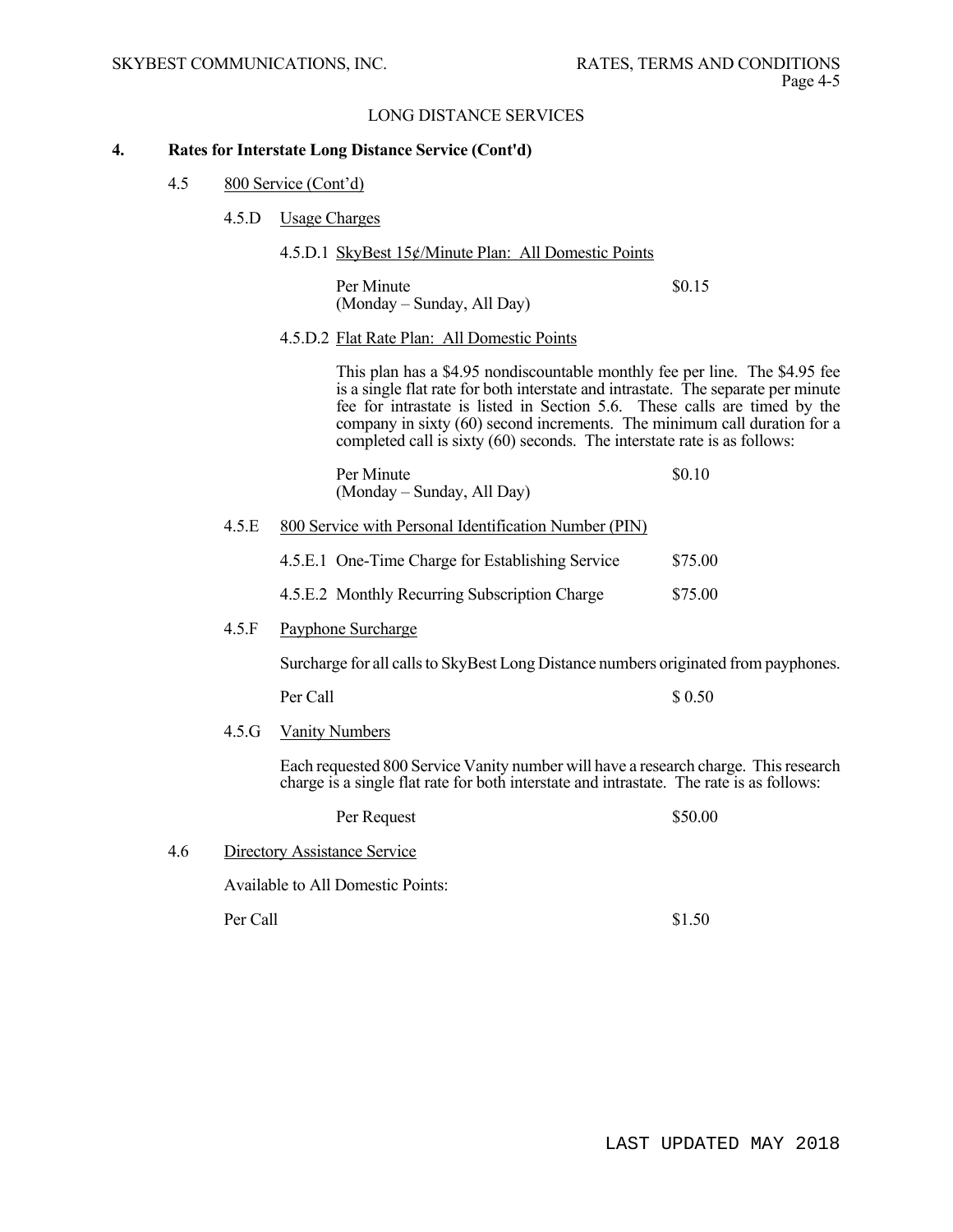#### **5. Rates for Intrastate Long Distance Service**

5.1 Returned Check Charge

 Customers whose payment by check is returned for insufficient funds, or is otherwise not processed for payment, will be subject to a returned check charge. Such charge will be applicable on each occasion when a check is returned or not processed. If the returned check was for a combined intrastate and interstate balance, only a single returned check charge will apply.

Per Occasion \$25.00

#### 5.2 Basic Plan: All Points in the State of North Carolina

Rates for Direct Dialed Intrastate Message Telecommunications Services for residential and business customers for all points in the State of North Carolina. The rate is as follows:

Per Minute \$ 0.15 (Monday-Sunday, All Day)

#### 5.3 Flat Rate Plan: All Points in the State of North Carolina

(a) Rates for Direct Dialed Intrastate Message Telecommunications services for residential and business customers for all points in the State of North Carolina. This plan has a nondiscountable monthly fee per line. The fee is a single flat fee for both interstate and intrastate and is listed in Section 4.3. The separate per minute rate for interstate is listed in Section 4.3. These calls are timed by the company in sixty (60) second increments. The minimum call duration for a completed call is sixty (60) seconds. The intrastate rate is as follows:

Per Minute  $\qquad \qquad$  \$ 0.10 (Monday-Sunday, All Day)

(b) Rates for Direct Dialed Intrastate Message Telecommunications services for multiline customers for all points in the State of North Carolina. This plan has a nondiscountable monthly fee per account. The fee is a single flat fee for both interstate and intrastate and is listed in Section 4.3. The separate per minute rate for interstate is listed in Section 4.3. These calls are timed by the company in sixty (60) second increments. The minimum call duration for a completed call is sixty (60) seconds. The intrastate rate is as follows:

Per Minute  $\qquad$  8 0.10 (Monday-Sunday, All Day)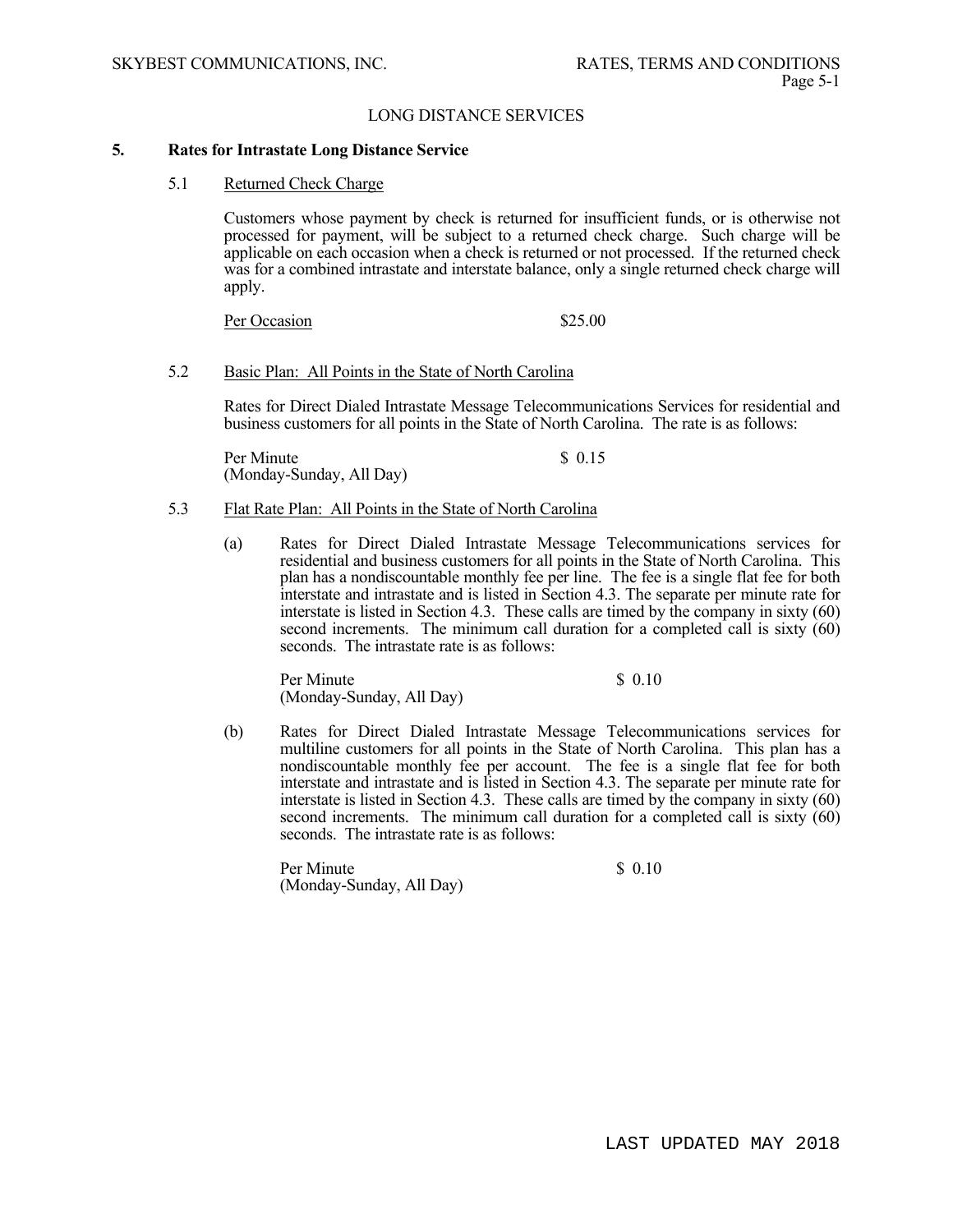#### **5. Rates for Intrastate Long Distance Service (Cont'd)**

5.4 Prepaid Calling Card Service

Per Minute  $\$0.089$ 

- 5.5 800 Service
	- 5.5.A Monthly Recurring Charge

 In addition to the Usage Charge described in this Section, there shall be assessed a monthly charge per line for each 800 Service terminating line. This charge is a single flat rate for both intrastate and interstate. The charge is listed at Section 4.6

 5.5.B Identification Services 5.5.B.1 Dialed Number Identification Service (DNIS)  $N/C$  Identification of specific Toll Free Number dialed. 5.5.B.2 Real-Time ANI N/C Receipt of telephone number of calling party. 5.5.C Toll-Free Routing Options 5.5.C.1 Message Referral \$ 50.00 Recording (up to six (6) months) that informs callers that the Toll Free Number has been disconnected or refers callers to a new number. 5.5.C.2 Call Area Selection  $$50.00$  Selection or blockage of locations from which Toll Free Numbers can be received (i.e., State, NPA, LATA or NXX level). 5.5.C.3 Call Distributor Routing \$ 50.00 (End User Dedicated Toll Free Service only) Distribution of Toll Free traffic evenly over dedicated access lines in a trunk group (e.g., ascending, descending, most idle, least idle). 5.5.C.4 Route Completion (Overflow) \$ 50.00 (End User Dedicated Toll Free Service Only) Overflow of Toll Free dedicated access traffic only up to five (5) pre-defined alternate routing groups (e.g., dedicated access, WATS access lines or switched access lines). 5.5.C.5 Geographic Routing  $$50.00$  Termination of calls to a single Toll Free Number from two or more originating routing groups to different locations. 5.5.C.6 Time-of-Day Routing  $$50.00$  Routing of calls to a single Toll Free Number based on time of-day (up to forty-eight (48) times slots of 15-minute increments in a 24-hour period).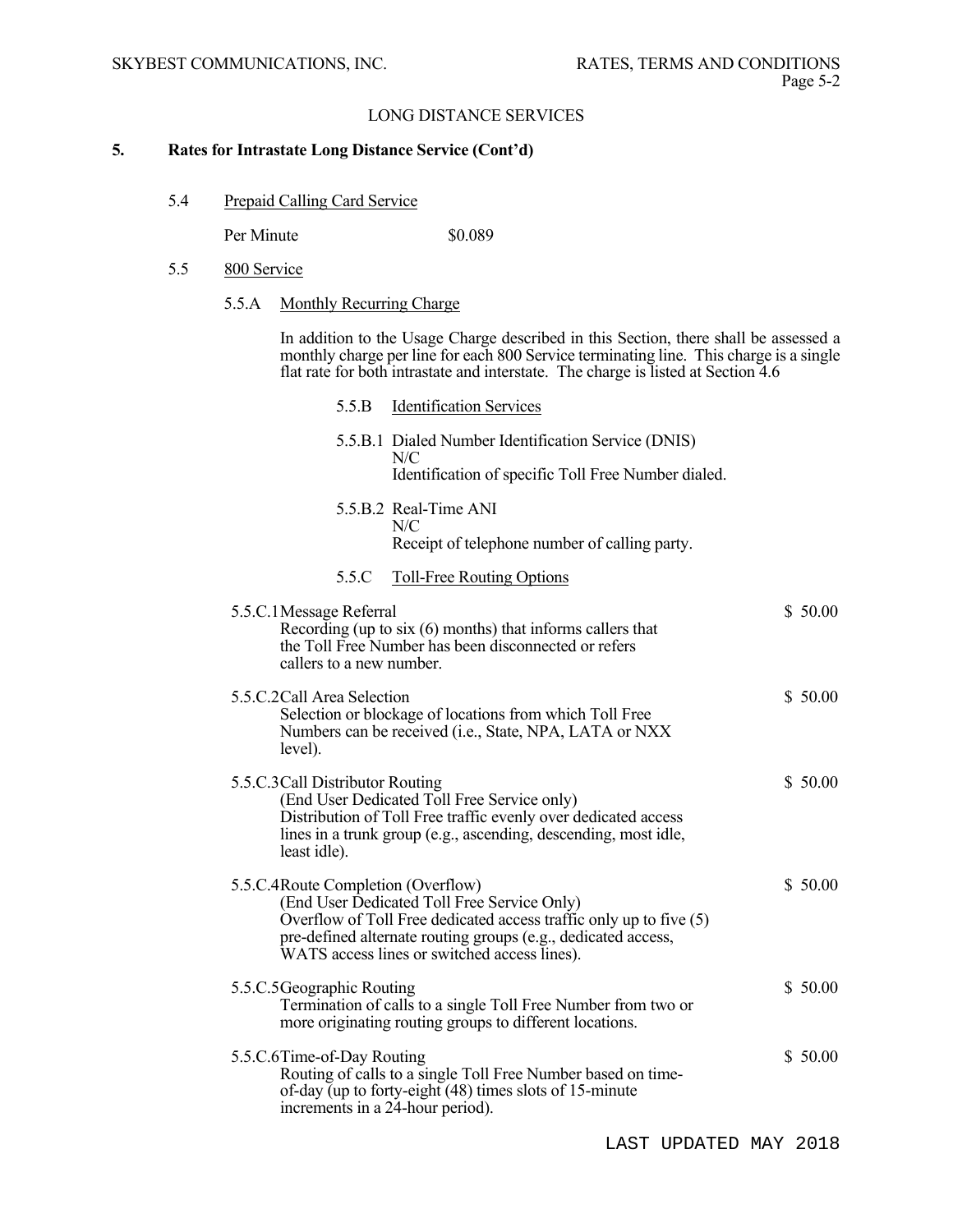## **5. Rates for Intrastate Long Distance Service (Cont'd)**

## 5.5 800 Service (Cont'd)

|          |                                                                                                                                                                                 | <b>RATE</b>          |
|----------|---------------------------------------------------------------------------------------------------------------------------------------------------------------------------------|----------------------|
|          | 5.5.C Toll-Free Routing Options (Cont'd)                                                                                                                                        |                      |
|          | 5.5.C.7Day-of-Week Routing<br>Routing of calls to a single Toll Free Number based on each<br>day of the week.                                                                   | \$50.00              |
|          | 5.5.C.8Day-of-Year Routing<br>Routing of calls to a single Toll Free Number based on up to<br>fifteen (15) customer-specified holidays.                                         | \$50.00              |
|          | 5.5.C.9Percent Allocation Routing<br>Routing of calls for each originating routing group to two (2)<br>or more terminating locations based on customer-specified<br>percentage. | \$50.00              |
| 5.5.C.10 | Maximum monthly recurring charge per 800 number                                                                                                                                 | \$300.00             |
| 5.5.C.11 | <b>Installation Charge</b><br>Per Feature<br>Maximum per Toll Free Number                                                                                                       | \$100.00<br>\$500.00 |
| 5.5.C.12 | Change Order Charge<br>Per Feature<br>Maximum per Toll Free Number                                                                                                              | \$100.00<br>\$500.00 |
| 5.5.C.13 | <b>Expedite Charge</b><br>Outside the normal interval time of four (4) business days<br>to provision service.                                                                   | \$1,500.00           |
| 5.C.14   | More than ten $(10)$ points of termination for a single<br>feature will be treated as two (2) features. Furthermore,                                                            |                      |

feature will be treated as two (2) features. Furthermore, every additional ten (10) points of termination will be treated as a separate feature.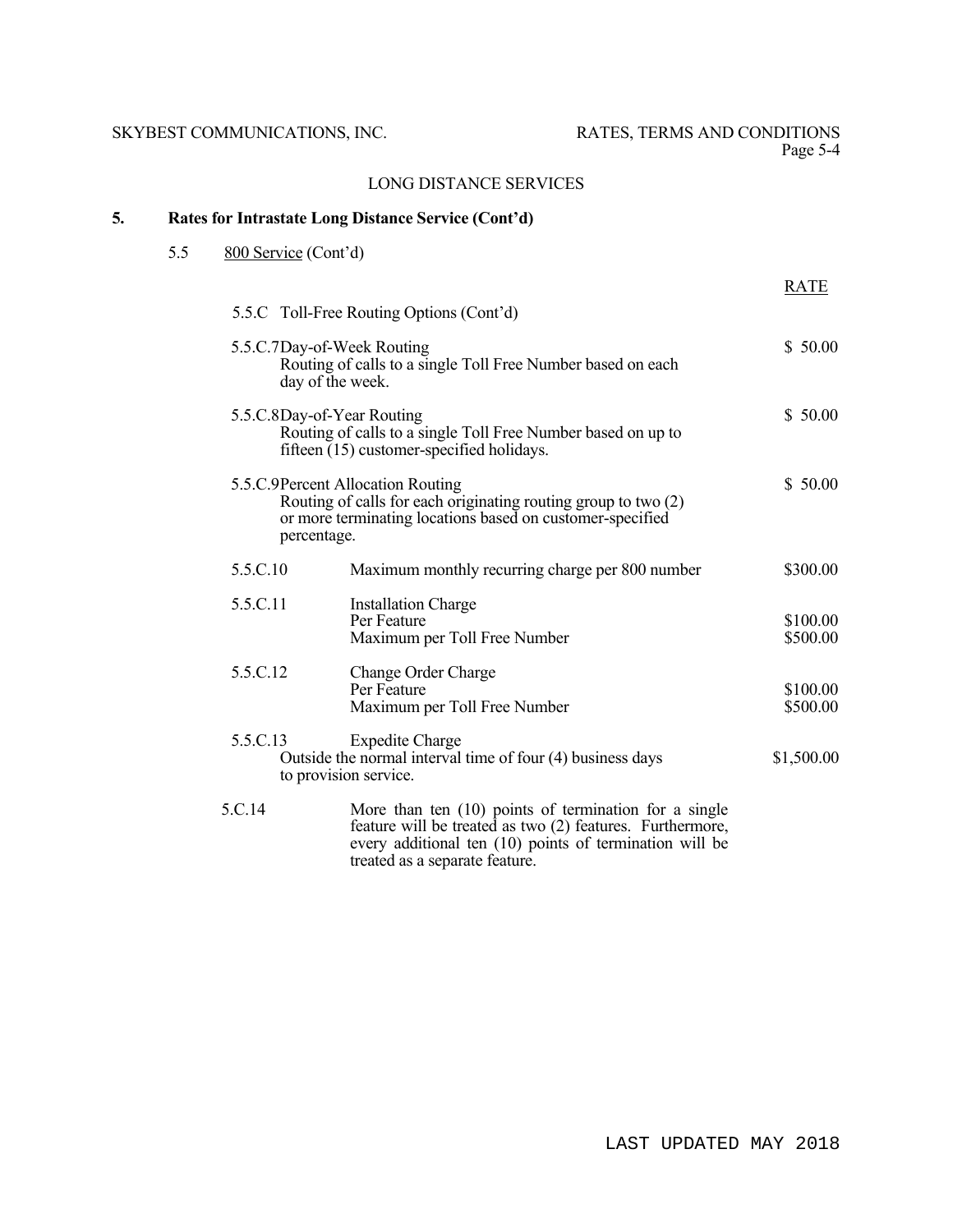#### **5. Rates for Intrastate Long Distance Service (Cont'd)**

- 5.5 800 Service (Cont'd)
	- 5.5.D Usage Charges
		- 5.5.D.1 Basic Plan: All Points in the State of North Carolina

Per Minute  $\qquad$  \$0.15 (Monday – Sunday, All Day)

5.5.D.2 Flat Rate Plan: All Points in the State of North Carolina

 This plan has a nondiscountable monthly fee per line. The fee is a single flat rate for both intrastate and interstate and is listed in Section 4.6. The separate interstate per minute fee is listed in Section 4.6. These calls are timed by the company in sixty (60) second increments. The minimum call duration for a completed call is sixty (60) seconds. The intrastate rate is as follows:

| Per Minute                 | \$0.10 |
|----------------------------|--------|
| (Monday – Sunday, All Day) |        |

5.5.E 800 Service with Personal Identification Number (PIN)

| 5.5.E.1 One-Time Charge for Establishing Service | \$75.00 |
|--------------------------------------------------|---------|
|                                                  |         |

- 5.5.E.2 Monthly Recurring Subscription Charge \$75.00
- 5.5.F Payphone Surcharge

Surcharge for all calls to SkyBest Long Distance numbers originated from payphones.

Per Call  $\sim$  8.0.50

5.5.G Vanity Numbers

Each requested 800 Service Vanity number will have a research charge. This research charge is a single flat rate for both intrastate and interstate. The research charge is listed in Section 4.6.

5.6 Directory Assistance Service

Available to All Points in the State of North Carolina:

Per Call  $$1.50$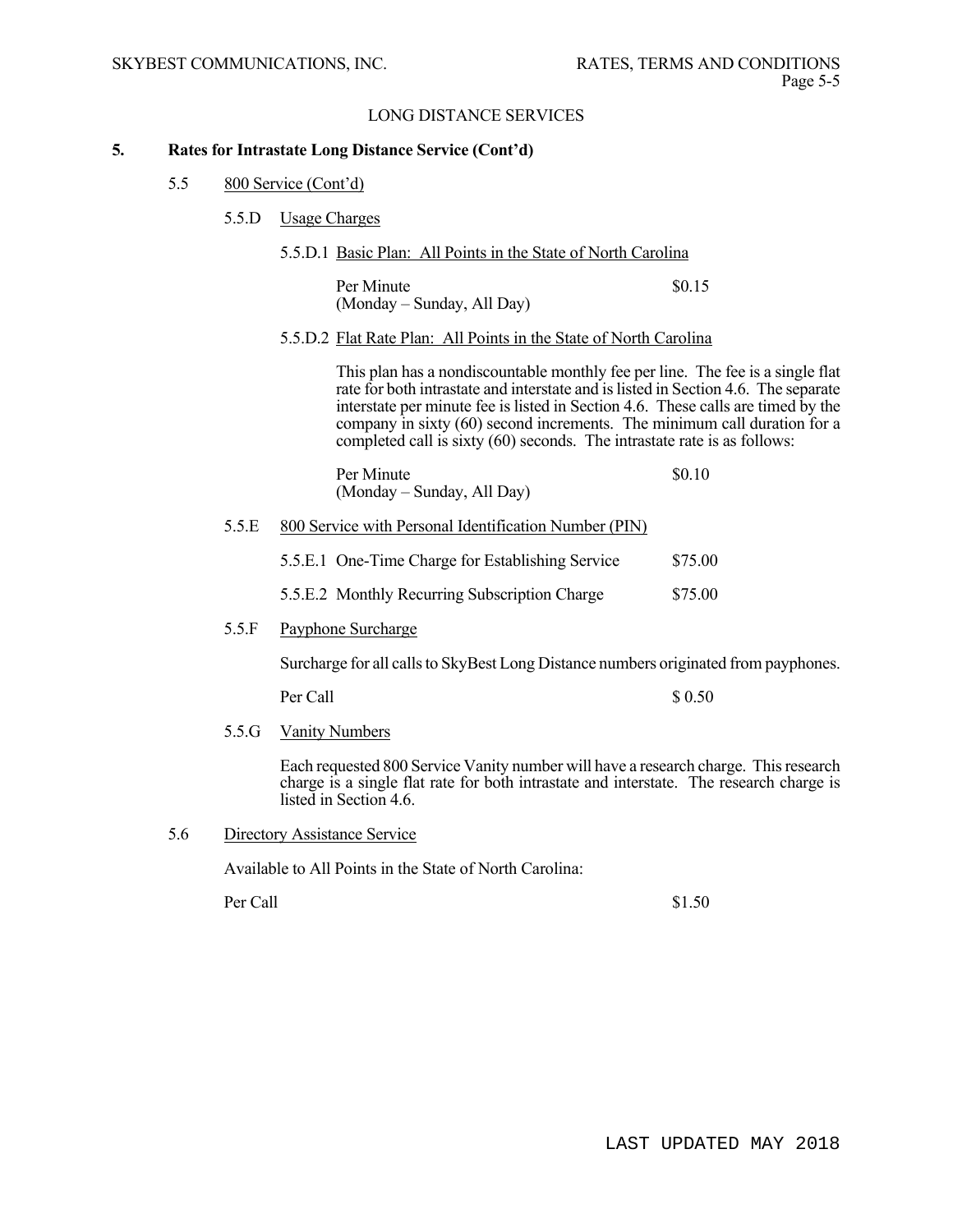#### **6. Rates for International Long Distance Service**

6.1 Returned Check Charge

 Customers whose payment by check is returned for insufficient funds, or is otherwise not processed for payment, may be subject to a returned check charge. Such charge may be applicable on each occasion when a check is returned or not processed.

Per Occasion

\$25.00 for checks under \$100.00

\$30.00 for checks \$100.00 and over

#### 6.2 Rate Schedules

6.2.A Standard International Service

Rates for Direct Dialed International Message Telecommunications Service

1+ International Rates For Calls Made From the Domestic United States.

Rates are Monday – Sunday, All Day

| <b>COUNTRY</b>     | <b>RATES</b> |
|--------------------|--------------|
| Afghanistan        | \$0.67       |
| Afghanistan Mobile | \$0.67       |
| Albania            | \$0.20       |
| Albania Mobile     | \$0.58       |
| Algeria            | \$0.10       |
| Algeria Mobile     | \$0.72       |
| American Samoa     | \$0.10       |
| Andorra            | \$0.10       |
| Andorra Mobile     | \$0.30       |
| Angola             | \$0.10       |
| Angola Mobile      | \$0.21       |
| Anguilla           | \$0.36       |
| Anguilla Mobile    | \$0.37       |
| Antarctica         | \$5.81       |
| Antigua (Barbuda)  | \$0.35       |
| Antigua Mobile     | \$0.38       |
| Argentina          | \$0.10       |
| Argentina Mobile   | \$0.23       |
| Armenia            | \$0.21       |
| Armenia Mobile     | \$0.33       |
| Aruba              | \$0.12       |
| Ascension Island   | \$2.84       |
| Australia          | \$0.10       |
| Australia Mobile   | \$0.10       |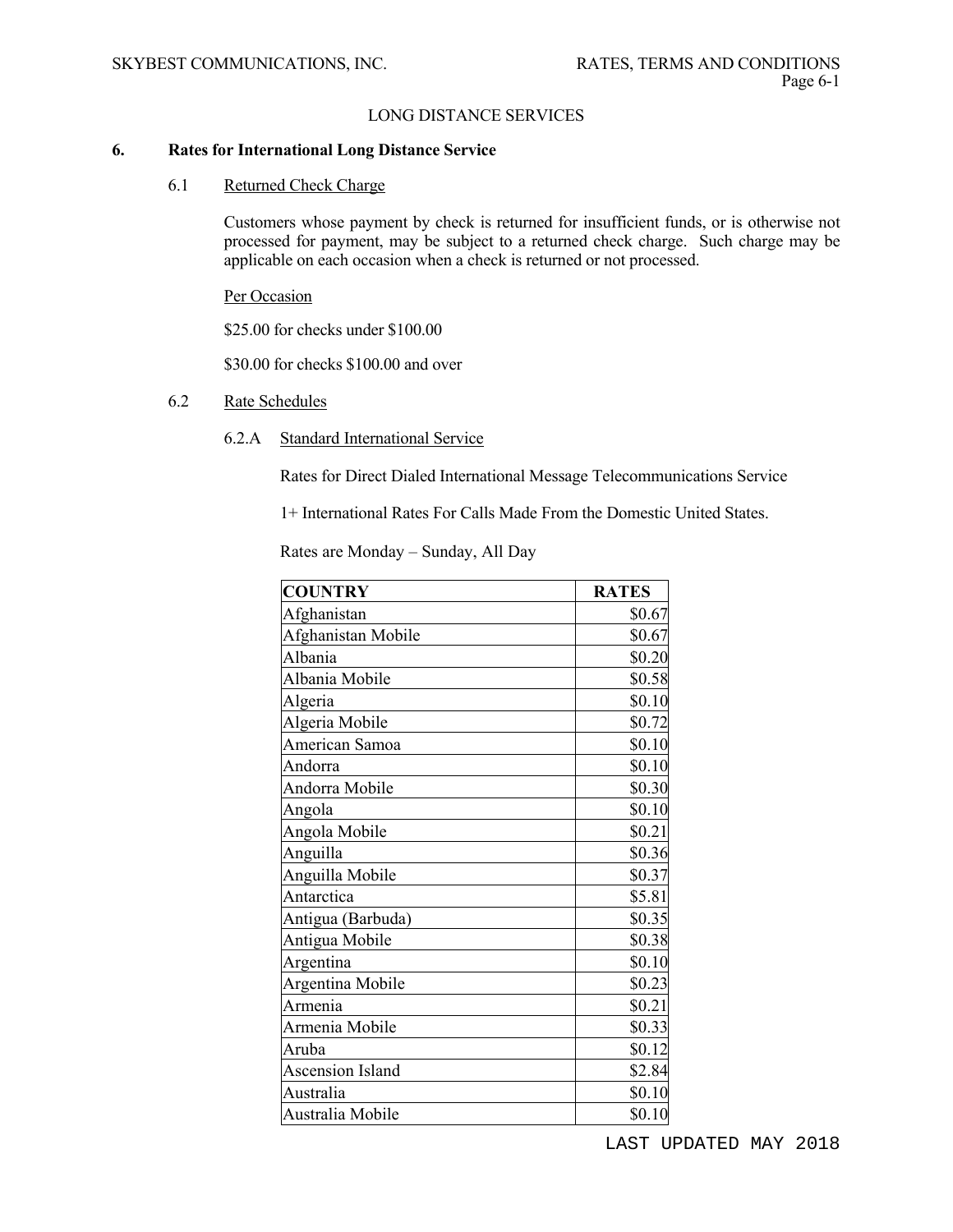# **6. Rates for International Long Distance Service**

| <b>COUNTRY</b>                | <b>RATES</b> |
|-------------------------------|--------------|
| Austria                       | \$0.16       |
| Austria Mobile                | \$0.35       |
| Azerbaijan                    | \$0.25       |
| Bahamas                       | \$0.24       |
| <b>Bahamas Mobile</b>         | \$0.31       |
| Bahrain                       | \$0.13       |
| <b>Bahrain Mobile</b>         | \$0.15       |
| Bangladesh                    | \$0.10       |
| <b>Bangladesh Mobile</b>      | \$0.10       |
| <b>Barbados</b>               | \$0.24       |
| <b>Barbados Mobile</b>        | \$0.36       |
| <b>Belarus</b>                | \$0.46       |
| <b>Belarus Mobile</b>         | \$0.46       |
| Belgium                       | \$0.12       |
| Belgium Mobile                | \$0.57       |
| Belize                        | \$0.27       |
| <b>Belize Mobile</b>          | \$0.37       |
| Benin                         | \$0.54       |
| Benin Mobile                  | \$0.50       |
| Bermuda                       | \$0.14       |
| Bermuda Mobile                | \$0.14       |
| <b>Bhutan</b>                 | \$0.10       |
| <b>Bhutan Mobile</b>          | \$0.32       |
| Bolivia                       | \$0.25       |
| <b>Bolivia Mobile</b>         | \$0.21       |
| Bosnia & Herzegovina          | \$0.20       |
| Bosnia & Herzegovina Mobile   | \$0.55       |
| Botswana                      | \$0.13       |
| <b>Botswana Mobile</b>        | \$0.41       |
| <b>Brazil</b>                 | \$0.10       |
| <b>Brazil Mobile</b>          | \$0.10       |
| <b>British Virgin Islands</b> | \$0.28       |
| British Virgin Islands Mobile | \$0.40       |
| Brunei                        | \$0.10       |
| Brunei Mobile                 | \$0.15       |
| Bulgaria                      | \$0.10       |
| <b>Bulgaria Mobile</b>        | \$0.50       |
| <b>Burkina Faso</b>           | \$0.25       |
| <b>Burkina Faso Mobile</b>    | \$0.47       |
| Burundi                       | \$0.88       |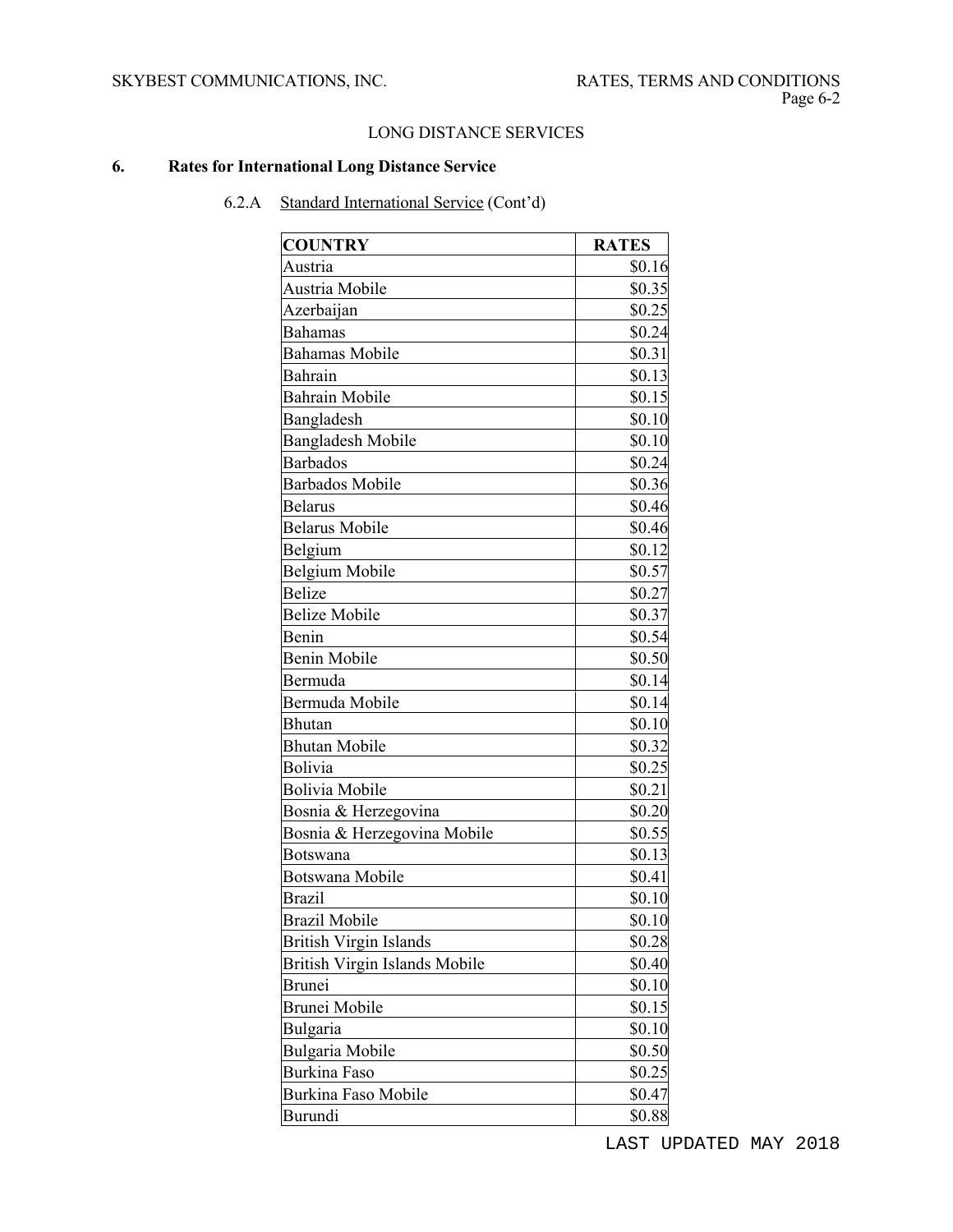## **6. Rates for International Long Distance Service**

| <b>COUNTRY</b>              | <b>RATES</b> |
|-----------------------------|--------------|
| Cambodia                    | \$0.10       |
| Cambodia Mobile             | \$0.10       |
| Cameroon                    | \$0.31       |
| Cameroon Mobile             | \$0.37       |
| Canada                      | \$0.10       |
| Cape Verde Islands          | \$0.23       |
| Cape Verde Islands Mobile   | \$0.37       |
| Cayman Islands              | \$0.17       |
| Cayman Islands Mobile       | \$0.31       |
| Central African Rep.        | \$0.82       |
| Chad                        | \$0.89       |
| Chad Mobile                 | \$0.88       |
| Chile                       | \$0.10       |
| Chile Easter Islands        | \$0.10       |
| Chile Mobile                | \$0.10       |
| China                       | \$0.10       |
| China Mobile                | \$0.10       |
| Colombia                    | \$0.10       |
| Colombia Mobile             | \$0.10       |
| Comoros                     | \$0.43       |
| Comoros Mobile              | \$0.57       |
| Congo                       | \$0.67       |
| Congo Mobile                | \$0.67       |
| Cook Islands                | \$1.23       |
| Costa Rica                  | \$0.10       |
| Costa Rica Mobile           | \$0.10       |
| Croatia, Republic of        | \$0.20       |
| Croatia, Republic of Mobile | \$0.56       |
| Cuba                        | \$1.00       |
| Cyprus                      | \$0.10       |
| Cyprus Mobile               | \$0.23       |
| Czech Republic              | \$0.10       |
| Czech Republic Mobile       | \$0.10       |
| Denmark                     | \$0.10       |
| Denmark Mobile              | \$0.10       |
| Diego Garcia                | \$2.41       |
| Djibouti                    | \$0.51       |
| Dominica                    | \$0.23       |
| Dominica Mobile             | \$0.39       |
| Dominican Republic          | \$0.13       |
| Dominican Republic Mobile   | \$0.18       |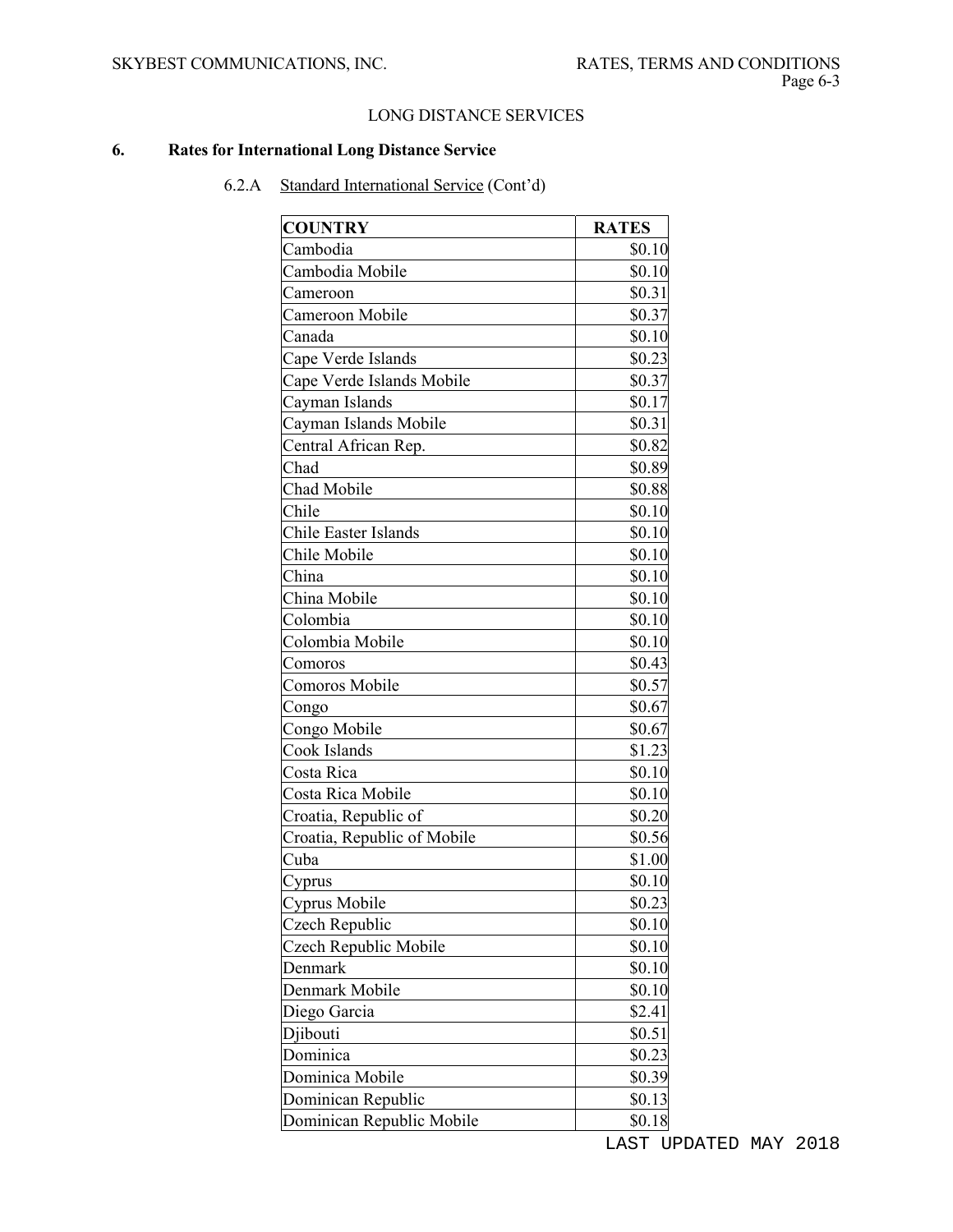## **6. Rates for International Long Distance Service**

| <b>COUNTRY</b>                  | <b>RATES</b> |
|---------------------------------|--------------|
| East Timor                      | \$0.71       |
| <b>East Timor Mobile</b>        | \$0.84       |
| Ecuador                         | \$0.15       |
| <b>Ecuador Mobile</b>           | \$0.26       |
| Egypt                           | \$0.12       |
| <b>Egypt Mobile</b>             | \$0.17       |
| El Salvador                     | \$0.23       |
| El Salvador Mobile              | \$0.23       |
| <b>Equatorial Guinea</b>        | \$.074       |
| <b>Equatorial Guinea Mobile</b> | \$0.62       |
| Estonia                         | \$0.10       |
| Estonia Mobile                  | \$0.49       |
| Ethiopia                        | \$0.35       |
| Ethiopia Mobile                 | \$0.33       |
| Etitrea                         | \$0.34       |
| Etitrea Mobile                  | \$0.42       |
| Falkland Islands                | \$2.95       |
| Faroe Islands                   | \$0.10       |
| <b>Faroe Islands Mobile</b>     | \$0.52       |
| Fiji Islands                    | \$0.32       |
| Fiji Islands Mobile             | \$0.45       |
| Finland                         | \$0.49       |
| <b>Finland Mobile</b>           | \$0.49       |
| France                          | \$0.10       |
| <b>French Antilles</b>          | \$0.13       |
| French Guiana                   | \$0.10       |
| French Guiana Mobile            | \$0.10       |
| French Polynesia                | \$0.31       |
| French Polynesia Mobile         | \$0.44       |
| Gabon                           | \$0.55       |
| Gabon Mobile                    | \$0.68       |
| Gambia                          | \$0.90       |
| Gambia Mobile                   | \$0.91       |
| Georgia                         | \$0.19       |
| Georgia Mobile                  | \$0.19       |
| Germany                         | \$0.10       |
| <b>Germany Mobile</b>           | \$0.29       |
| Ghana                           | \$0.40       |
| Ghana Mobile                    | \$0.38       |
| Gibraltar                       | \$0.10       |
| Gibraltar Mobile                | \$0.10       |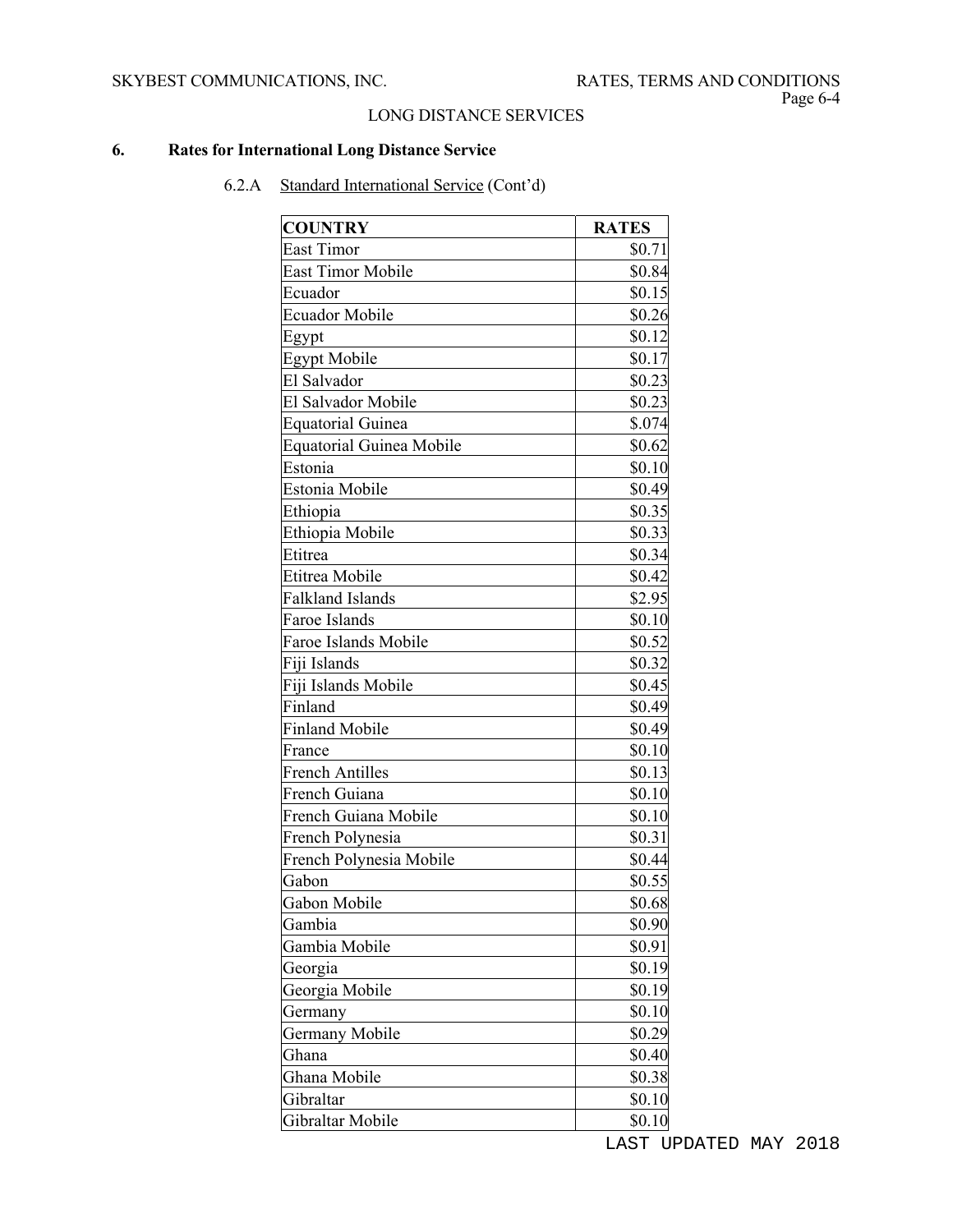# **6. Rates for International Long Distance Service**

6.2.A Standard International Service (Cont'd)

| <b>COUNTRY</b>              | <b>RATES</b> |
|-----------------------------|--------------|
| Greece                      | \$0.10       |
| Greece Mobile               | \$0.11       |
| Greenland                   | \$0.51       |
| Grenada                     | \$0.26       |
| Guadeloupe                  | \$0.10       |
| Guadeloupe Mobile           | \$0.27       |
| Guantanamo Bay              | \$0.93       |
| Guatemala                   | \$0.19       |
| Guatemala Mobile            | \$0.19       |
| Guinea                      | \$0.72       |
| Guinea Mobile               | \$0.62       |
| Guinea Bissau               | \$0.72       |
| Guyana                      | \$0.29       |
| Haiti                       | \$0.37       |
| Haiti Mobile                | \$0.38       |
| Honduras                    | \$0.15       |
| <b>Honduras Mobile</b>      | \$0.16       |
| <b>Hong Kong</b>            | \$0.10       |
| Hong Kong Mobile            | \$0.10       |
| Hungary                     | \$0.10       |
| <b>Hungary Mobile</b>       | \$0.10       |
| Iceland                     | \$0.10       |
| <b>Iceland Mobile</b>       | \$0.10       |
| India                       | \$0.10       |
| India Mobile                | \$0.10       |
| Indonesia                   | \$01.0       |
| Indonesia Mobile            | \$0.10       |
| Iran                        | \$0.21       |
| Iran Mobile                 | \$0.34       |
| Iraq                        | \$0.17       |
| Iraq Mobile                 | \$0.23       |
| Ireland, Republic of        | \$0.10       |
| Ireland, Republic of Mobile | \$0.10       |
| Israel                      | \$0.10       |
| <b>Israel Mobile</b>        | \$0.25       |
| Italy                       | \$0.10       |
| <b>Italy Mobile</b>         | \$0.38       |
| <b>Ivory Coast</b>          | \$0.52       |
| Jamaica                     | \$0.31       |
| Jamaica Mobile              | \$0.39       |

LAST UPDATED MAY 2018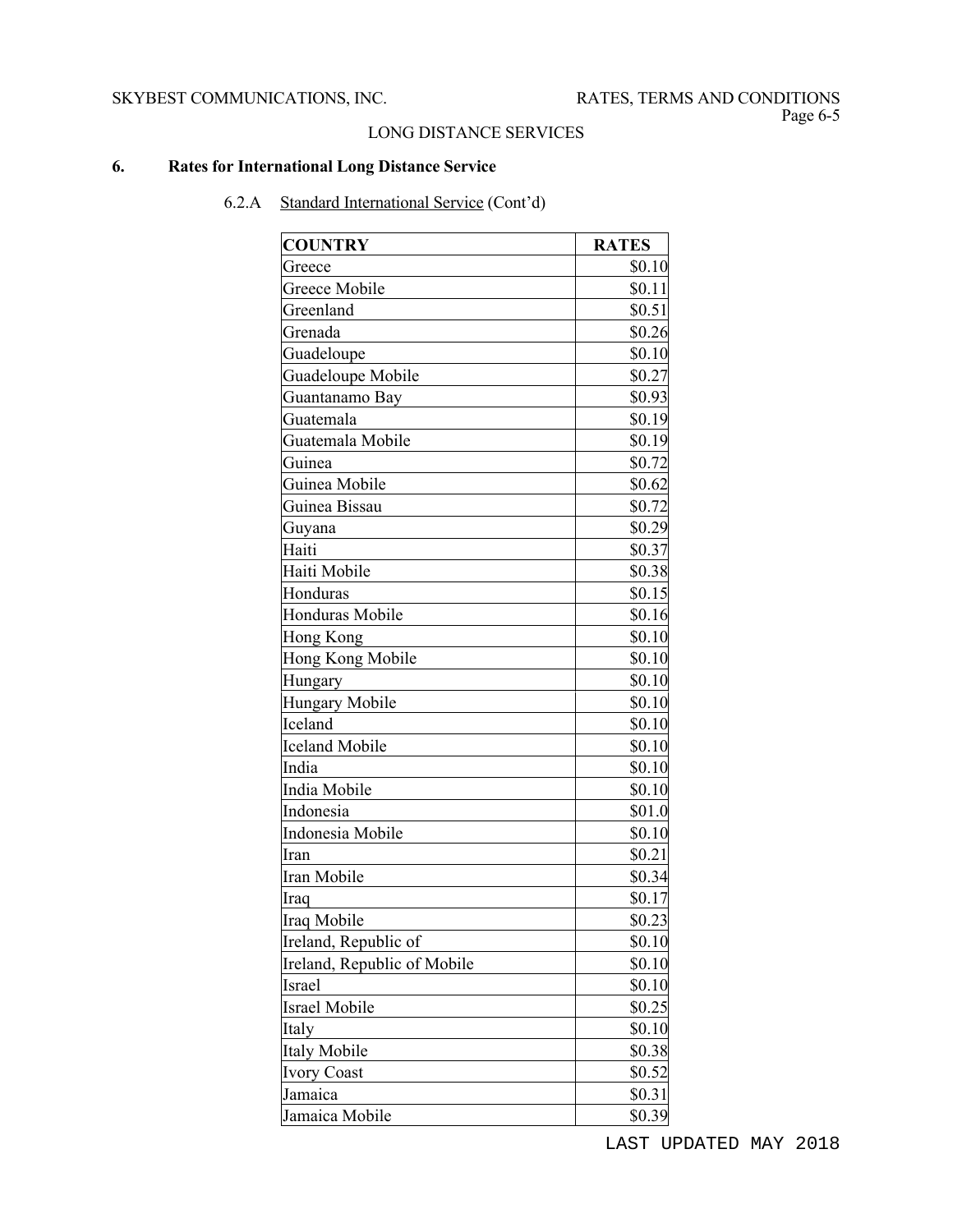## **6. Rates for International Long Distance Service**

| <b>COUNTRY</b>       | <b>RATES</b> |
|----------------------|--------------|
| Japan                | \$0.10       |
| Japan Mobile         | \$0.10       |
| Jordan               | \$0.19       |
| Jordan Mobile        | \$0.33       |
| Kazakhstan           | \$0.13       |
| Kazakhstan Mobile    | \$0.26       |
| Kenya                | \$0.35       |
| Kenya Mobile         | \$0.17       |
| Kiribati             | \$1.83       |
| Korea North          | \$0.85       |
| Korea South          | \$0.10       |
| Korea South Mobile   | \$0.14       |
| Kuwait               | \$0.10       |
| Kuwait Mobile        | \$0.10       |
| Kyrgyzstan           | \$0.16       |
| Kyrgyzstan Mobile    | \$0.23       |
| Laos                 | \$0.10       |
| Laos Mobile          | \$0.14       |
| Latvia               | \$0.23       |
| Latvia Mobile        | \$0.59       |
| Lebanon              | \$0.10       |
| Lebanon Mobile       | \$0.21       |
| Lesotho              | \$0.60       |
| Lesotho Mobile       | \$0.58       |
| Liberia              | \$0.61       |
| Liberia Mobile       | \$0.65       |
| Libya                | \$0.45       |
| Libya Mobile         | \$0.45       |
| Liechtenstein        | \$0.11       |
| Liechtenstein Mobile | \$1.58       |
| Lithuania            | \$0.18       |
| Lithuania Mobile     | \$0.47       |
| Luxembourg           | \$0.25       |
| Luxembourg Mobile    | \$0.25       |
| Macau                | \$0.12       |
| Macedonia            | \$0.19       |
| Macedonia Mobile     | \$0.54       |
| Madagascar           | \$0.86       |
| Madagascar Mobile    | \$0.88       |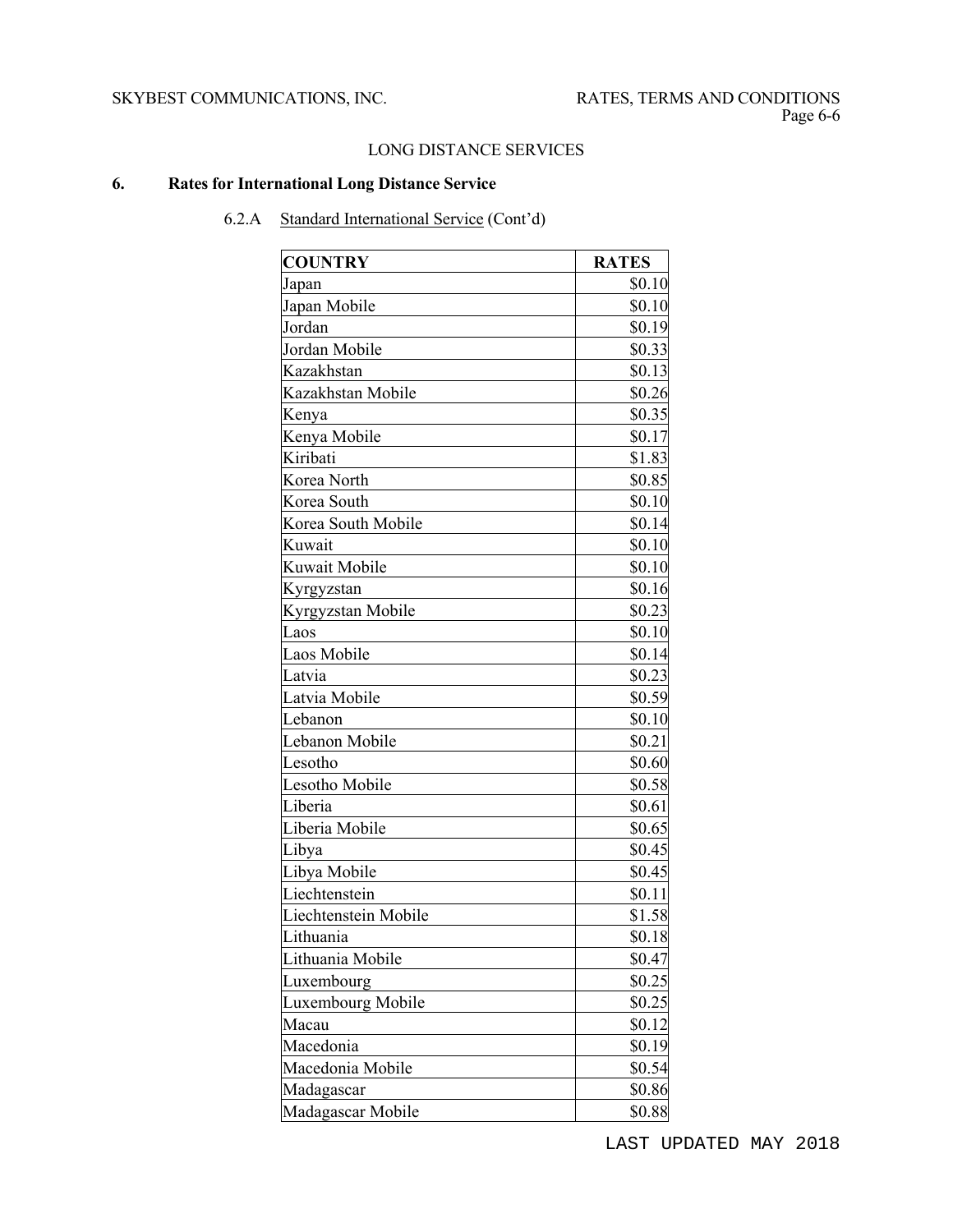## **6. Rates for International Long Distance Service**

| <b>COUNTRY</b>              | <b>RATES</b> |
|-----------------------------|--------------|
| Malawi                      | \$0.49       |
| Malawi Mobile               | \$0.55       |
| Malaysia                    | \$0.10       |
| Malaysia Mobile             | \$0.13       |
| Maldives                    | \$1.08       |
| Mali Republic               | \$0.28       |
| Mali Mobile                 | \$0.58       |
| Malta                       | \$0.10       |
| Malta Mobile                | \$0.25       |
| Marshall Islands            | \$0.32       |
| Mauritania                  | \$0.71       |
| Mauritania Mobile           | \$0.88       |
| Mauritius                   | \$0.21       |
| Mauritius Mobile            | \$0.21       |
| Mayotte Island              | \$0.33       |
| Mayotte Island Mobile       | \$0.48       |
| Mexico                      | \$0.10       |
| Mexico Mobile               | \$0.10       |
| Micronesia                  | \$0.67       |
| Moldova                     | \$0.37       |
| Moldova Mobile              | \$0.49       |
| Monaco                      | \$0.66       |
| Monaco Mobile               | \$0.44       |
| Mongolia                    | \$0.10       |
| Mongolia Mobile             | \$0.17       |
| Montserrat                  | \$0.43       |
| Montserrat Mobile           | \$0.31       |
| Morocco                     | \$0.10       |
| Morocco Mobile              | \$0.67       |
| Mozambique                  | \$0.10       |
| Mozambique Mobile           | \$0.30       |
| Myanmar (Burma)             | \$0.18       |
| Namibia                     | \$0.10       |
| Namibia Mobile              | \$0.10       |
| Nauru                       | \$1.87       |
| Nepal                       | \$0.18       |
| Nepal Mobile                | \$0.23       |
| Netherlands                 | \$0.39       |
| Netherlands Mobile          | \$0.43       |
| Netherlands Antilles        | \$0.18       |
| Netherlands Antilles Mobile | \$0.17       |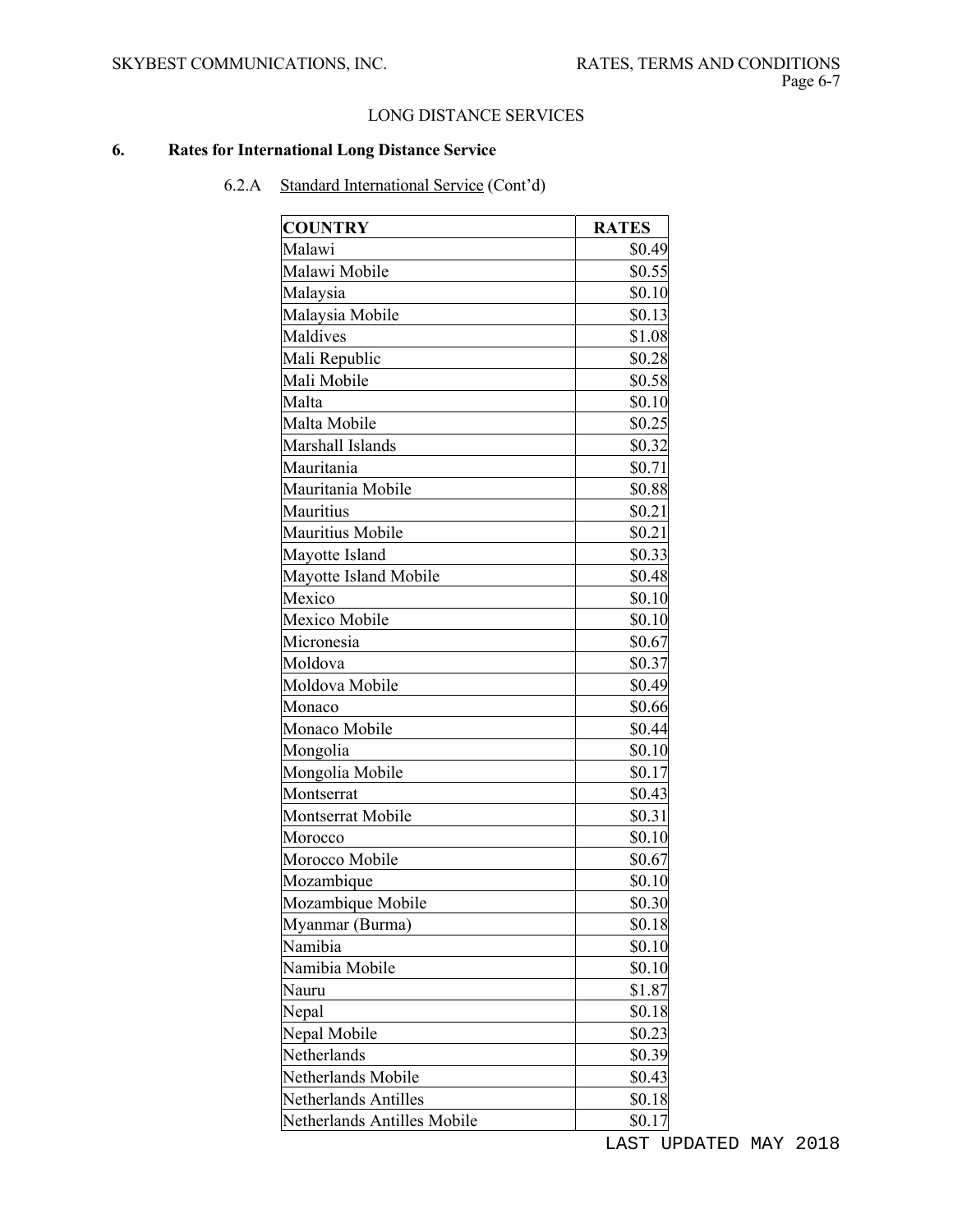# **6. Rates for International Long Distance Service**

| <b>COUNTRY</b>               | <b>RATES</b> |
|------------------------------|--------------|
| New Caledonia                | \$0.24       |
| New Zealand                  | \$0.10       |
| New Zealand Mobile           | \$0.10       |
| Nicaragua                    | \$0.30       |
| Nicaragua Mobile             | \$0.31       |
| Niger                        | \$0.51       |
| Nigeria                      | \$0.15       |
| Nigeria Mobile               | \$0.11       |
| Niue Island                  | \$2.53       |
| Norfolk Island               | \$2.91       |
| Norway                       | \$0.10       |
| Norway Mobile                | \$0.14       |
| Oman                         | \$0.13       |
| Oman Mobile                  | \$0.46       |
| Pakistan                     | \$0.10       |
| Pakistan Mobile              | \$0.10       |
| Palau                        | \$0.67       |
| Palestine                    | \$0.21       |
| Palestine Mobile             | \$0.12       |
| Panama                       | \$0.10       |
| Panama Mobile                | \$0.12       |
| Papua New Guinea             | \$1.02       |
| Paraguay                     | \$0.10       |
| Paraguay Mobile              | \$0.10       |
| Peru                         | \$0.10       |
| Peru Mobile                  | \$0.42       |
| Philippines                  | \$0.12       |
| Philippines Mobile           | \$0.19       |
| Poland                       | \$0.10       |
| <b>Poland Mobile</b>         | \$0.18       |
| Portugal                     | \$0.10       |
| Portugal Mobile              | \$0.58       |
| Qatar                        | \$0.23       |
| Qatar Mobile                 | \$0.32       |
| <b>Reunion Island</b>        | \$0.10       |
| <b>Reunion Island Mobile</b> | \$0.10       |
| Romania                      | \$0.10       |
| Romania Mobile               | \$0.10       |
| Russia                       | \$0.10       |
| Russia Mobile                | \$0.10       |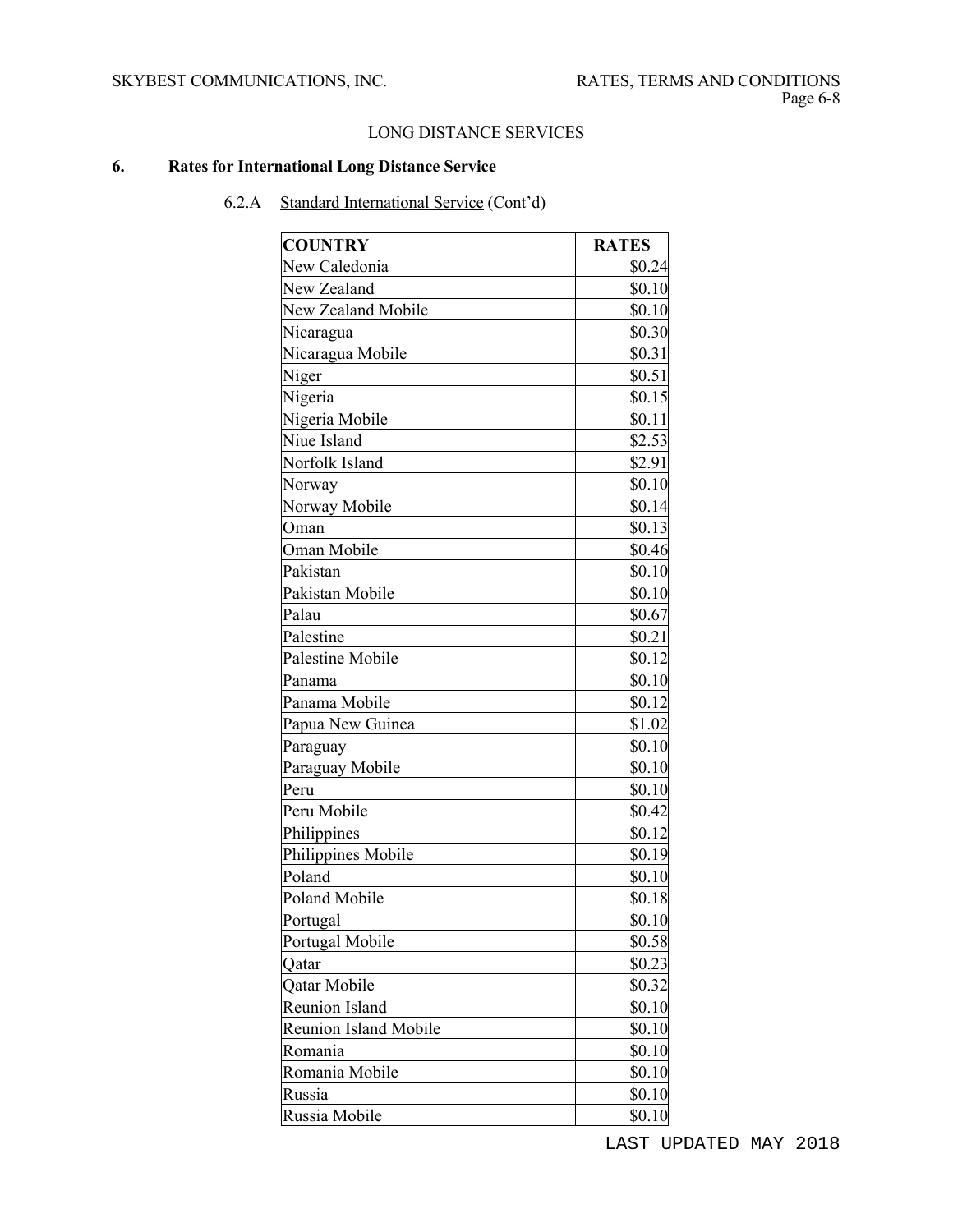## **6. Rates for International Long Distance Service**

| <b>COUNTRY</b>               | <b>RATES</b> |
|------------------------------|--------------|
| Rwanda                       | \$0.39       |
| San Marino                   | \$0.10       |
| Sao Tome                     | \$1.71       |
| Saudi Arabia                 | \$0.10       |
| Saudi Arabia Mobile          | \$0.16       |
| Senegal Republic             | \$0.30       |
| Senegal Republic Mobile      | \$0.56       |
| Serbia                       | \$0.20       |
| Serbia Mobile                | \$0.55       |
| Seychelles Islands           | \$1.02       |
| Sierra Leone                 | \$0.66       |
| Sierra Leone Mobile          | \$0.65       |
| Singapore                    | \$0.10       |
| Singapore Mobile             | \$0.10       |
| Slovakia                     | \$0.10       |
| Slovakia Mobile              | \$0.15       |
| Slovenia, Republic of        | \$0.24       |
| Slovenia, Republic of Mobile | \$0.58       |
| Solomon Islands              | \$1.45       |
| Somalia                      | \$0.72       |
| South Africa                 | \$0.13       |
| South Africa Mobile          | \$0.33       |
| Spain                        | \$0.10       |
| Spain Mobile                 | \$0.16       |
| Sri Lanka                    | \$0.23       |
| St Helena                    | \$2.74       |
| <b>St Kitts</b>              | \$0.33       |
| <b>St Kitts Mobile</b>       | \$0.39       |
| St Lucia                     | \$0.33       |
| St Lucia Mobile              | \$0.37       |
| St Pierre/Miquelon           | \$0.25       |
| <b>St Vincent/Grenadines</b> | \$0.34       |
| St Vincent/Grenadines Mobile | \$0.38       |
| Sudan                        | \$0.21       |
| Sudan Mobile                 | \$0.24       |
| Suriname                     | \$0.32       |
| Suriname Mobile              | \$0.32       |
| Swaziland                    | \$0.14       |
| <b>Swaziland Mobile</b>      | \$0.30       |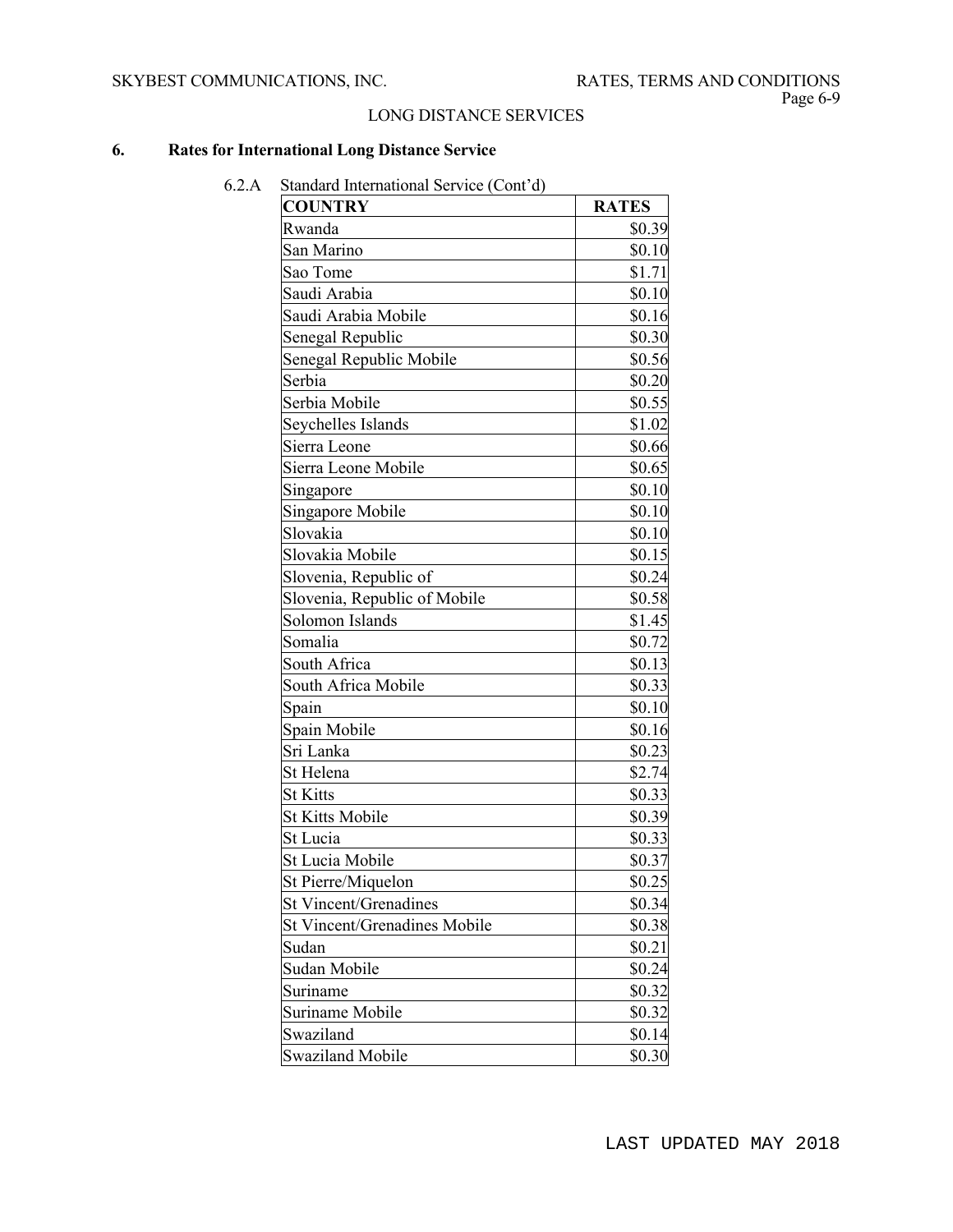## **6. Rates for International Long Distance Service**

| <b>COUNTRY</b>                     | <b>RATES</b> |
|------------------------------------|--------------|
| Sweden                             | \$0.10       |
| Sweden Mobile                      | \$0.10       |
| Switzerland                        | \$0.10       |
| <b>Switzerland Mobile</b>          | \$0.70       |
| Syria                              | \$0.29       |
| Syria Mobile                       | \$0.31       |
| Taiwan                             | \$0.10       |
| Taiwan Mobile                      | \$0.23       |
| Tajikistan                         | \$0.16       |
| Tanzania                           | \$0.43       |
| Tanzania Mobile                    | \$0.56       |
| Thailand                           | \$01.0       |
| Thailand Mobile                    | \$0.11       |
| Thuraya                            | \$2.47       |
| Togo                               | \$0.39       |
| Tonga Islands                      | \$1.21       |
| Trinidad/Tobago                    | \$0.15       |
| Trinidad/Tobago Mobile             | \$0.31       |
| Tunisia                            | \$1.04       |
| Tunisia Mobile                     | \$1.19       |
| Turkey                             | \$0.10       |
| Turkey Mobile                      | \$0.24       |
| Turkmenistan                       | \$0.11       |
| Turks and Caicos Islands           | \$0.36       |
| Turks and Caicos Islands Mobile    | \$0.41       |
| Tuvalu                             | \$1.97       |
| Uganda                             | \$0.57       |
| Uganda Mobile                      | \$0.58       |
| Ukraine                            | \$0.17       |
| Ukraine Mobile                     | \$0.31       |
| <b>United Arab Emirates</b>        | \$0.23       |
| <b>United Arab Emirates Mobile</b> | \$0.26       |
| United Kingdom                     | \$0.10       |
| United Kingdom Mobile              | \$0.32       |
| Uruguay                            | \$0.10       |
| <b>Uruguay Mobile</b>              | \$0.34       |